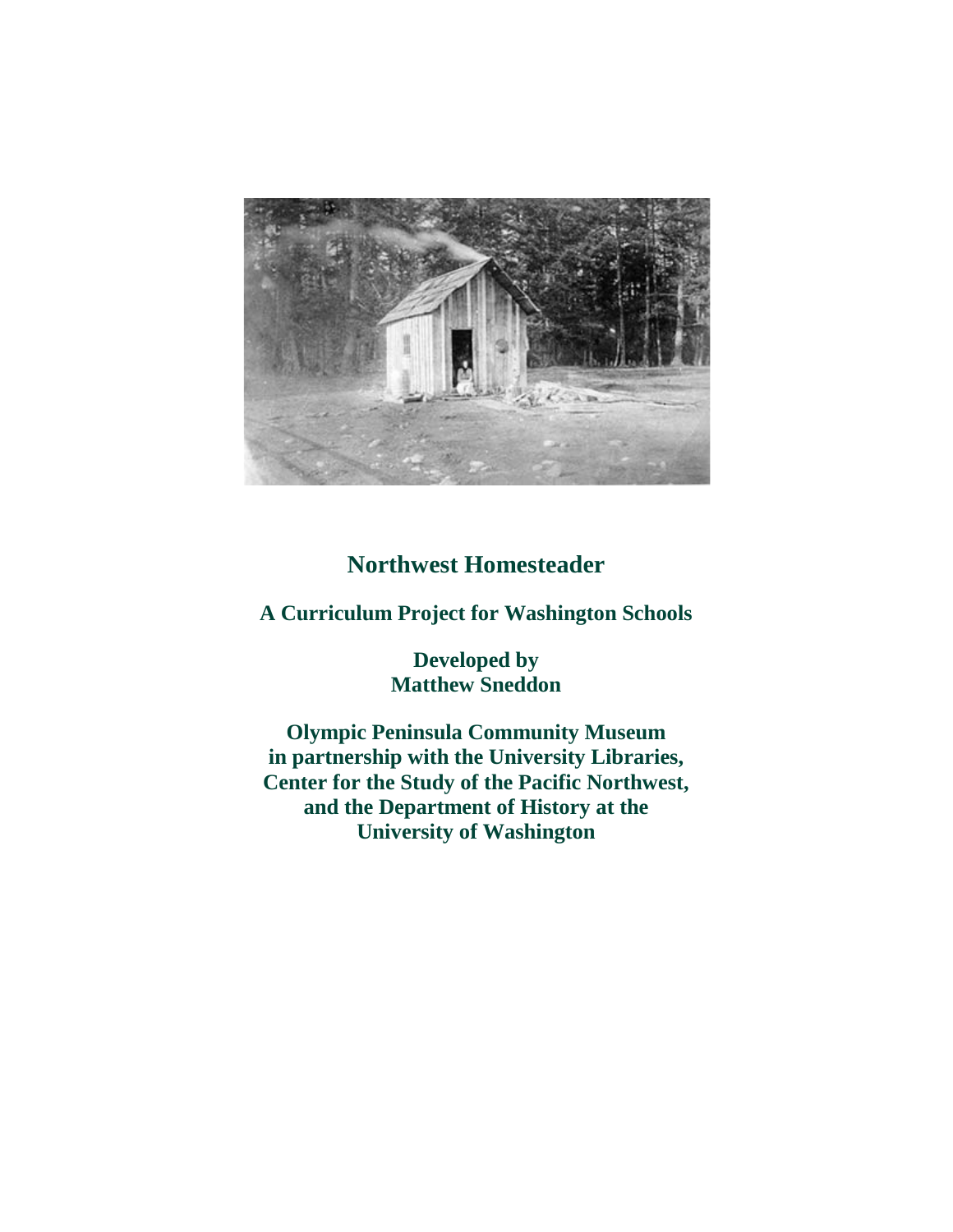### **Table of Contents**

I. Introduction

II. Historical Context and Essays

IV. Timeline

V. Bibliography

III. Lesson Plans and Classroom Activities

# **I. Introduction**

This packet provides materials that relate to the history of homesteading in Washington state. In many respects homesteading was a national story, born of an era when the United States was both agrarian and expansionist. The major themes of this packet invite teachers and students to think about how regional, state, and local history fit within the broader American context.

Northwest Homesteader was developed in conjunction with the Community Museum Project, a virtual museum designed to showcase a community-based history of the Olympic Peninsula, Washington. The packet focuses on this region as a means of exploring the different facets of homesteading in Washington and the nation as a whole. Many of the primary sources used in Northwest Homesteader come from the CMP archives and virtual exhibits, which also feature collections in logging, mountaineering, and Native American history. Northwest Homesteader complements the CMP website by articulating its educational mission through a combination of short historical essays, primary sources, timelines, and other resources intended as starting points for a variety of approaches to understanding homesteading, from short-term lesson plans to extended research projects. Homesteading may now be confined to history, memory and physical remains, but its legacy has had a lasting influence on the peopling of the West.

The packet consists of four major thematic elements: Introduction and Legislative Chronology, an essay to orient teachers on the development of federal land use policy relevant to homesteading and how it applied to Washington; Deciding to Go and Getting There, information relating to why homesteaders might have emigrated to Washington and how they arrived there; Proving Up, a multi-sectioned account of homestead life in terms of fulfilling the requirements of homestead law; and Life on the Homestead, a look at daily life and hardship.

Each theme or section contains a short contextual description, which can be used with conjunction with relevant primary sources such as maps, guidebooks, photographs, and excerpts from diaries. The primary sources constitute the central value of the packet, and additional resources provided by the packet include lesson plans, a timeline, digital resources, a bibliography, and a list of potential field trips.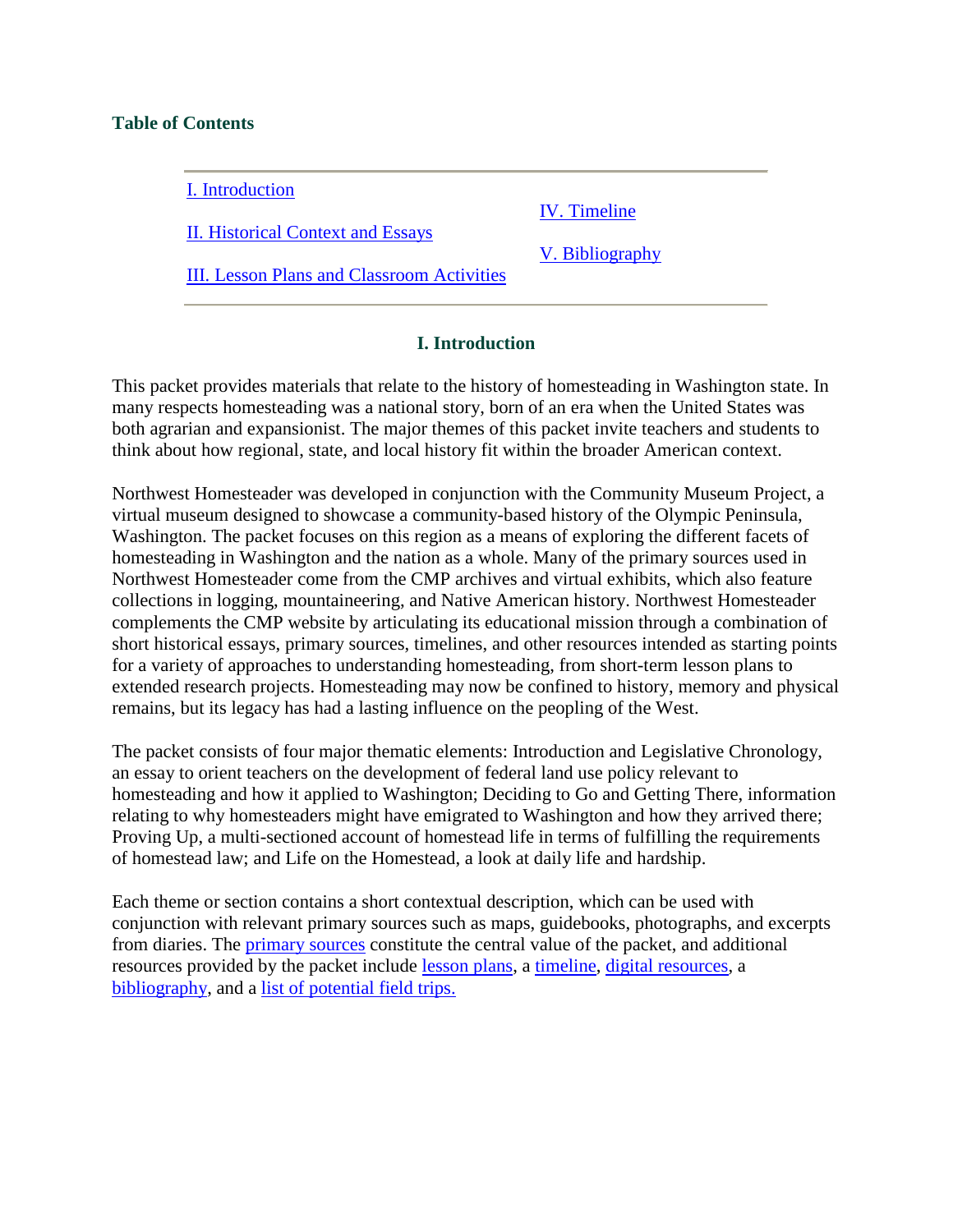#### **II. Historical Context and Essays**

#### **Introduction**

The homesteading era in the United States began in 1862, when Congress passed new provisions for the settlement of public land under the Homestead Act. Under the terms of this act, by paying modest fees (originally a \$10 filing fee and a \$4 application commission) US citizens (or those who were intending to become citizens) who were either a head of a family, or single and over twenty-one years old, could claim 160 acres of public land available for entry. If married, a couple could double the claim to 320 acres. Once a claim had been made to the local General Land Office, the entrant was required to live on the land for five years, and carry out certain "improvements." Improvement was usually judged by the evidence of residence, whether living quarters of a certain size had been built, and the cultivation of a percentage of the land for agricultural crops. A claimant had seven years to fulfill these terms if they didn't abandon the homestead. If after paying a \$4 final proof fee the claimant had "proved up" in the judgment of the Land Office agents, a land patent or title to the land was granted. In the decades that followed Congress amended and expanded the scope of homesteading legislation with such supplemental laws as the Timber Culture Act, the Desert Lands Act, and the Expanded Homestead Act. Over the next hundred years some 2 million applicants tried their hand at homesteading. About forty percent proved up, and gained title to 273 million acres across thirty states. Technically, this was homesteading.

Many Americans took this principle into their own hands by occupying western lands beyond federal surveys and often beyond United States authority with the assumption that their legal right to the land would eventually follow. Although the government hoped to control land settlement with proper surveys and titles, in many cases, particularly in the northwest, the squatters' presumptions were validated. The Donation Land Law passed in 1850 granted every male citizen (or who had declared their intention to become a citizen) over the age of eighteen in the Oregon Territory who had cultivated land for the past four years a half-section, or 320 acres. In addition to conferring legal ownership to earlier squatters, the law encouraged settlement by granting 160 acres to those arriving in the territory between 1850 and 1853 (later extended to 1855). Married settlers could double their acreage by securing another claim in their wives' name. An amended form of the Donation Land Law was eventually extended to the Washington Territory after it split from Oregon in 1853. Although the Donation Land Law had a limited area and time period of application, it was an important test case and predecessor to the Homestead Act, and established a tradition of free land grants in the northwest.

From the early days of the republic federal land policy brought many of the hotly debated political issues of the day into the foreground, particularly the question of whether slavery should be extended into the territorial lands of the West. Plantation and conservative slave-holding interests viewed the settlement of the West by thousands of homesteaders establishing small farms as an anathema. Against such opposition, prominent spokesmen including George Henry Evans, Horace Greely, and Galusha A. Grow argued that the availability of free or cheap land under the right terms would relieve the eastern states of the burdens associated with a surplus landless population, encourage the settlement of public land and the growth of new States, generate federal income, spread the public lands among many rather than few hands, and provide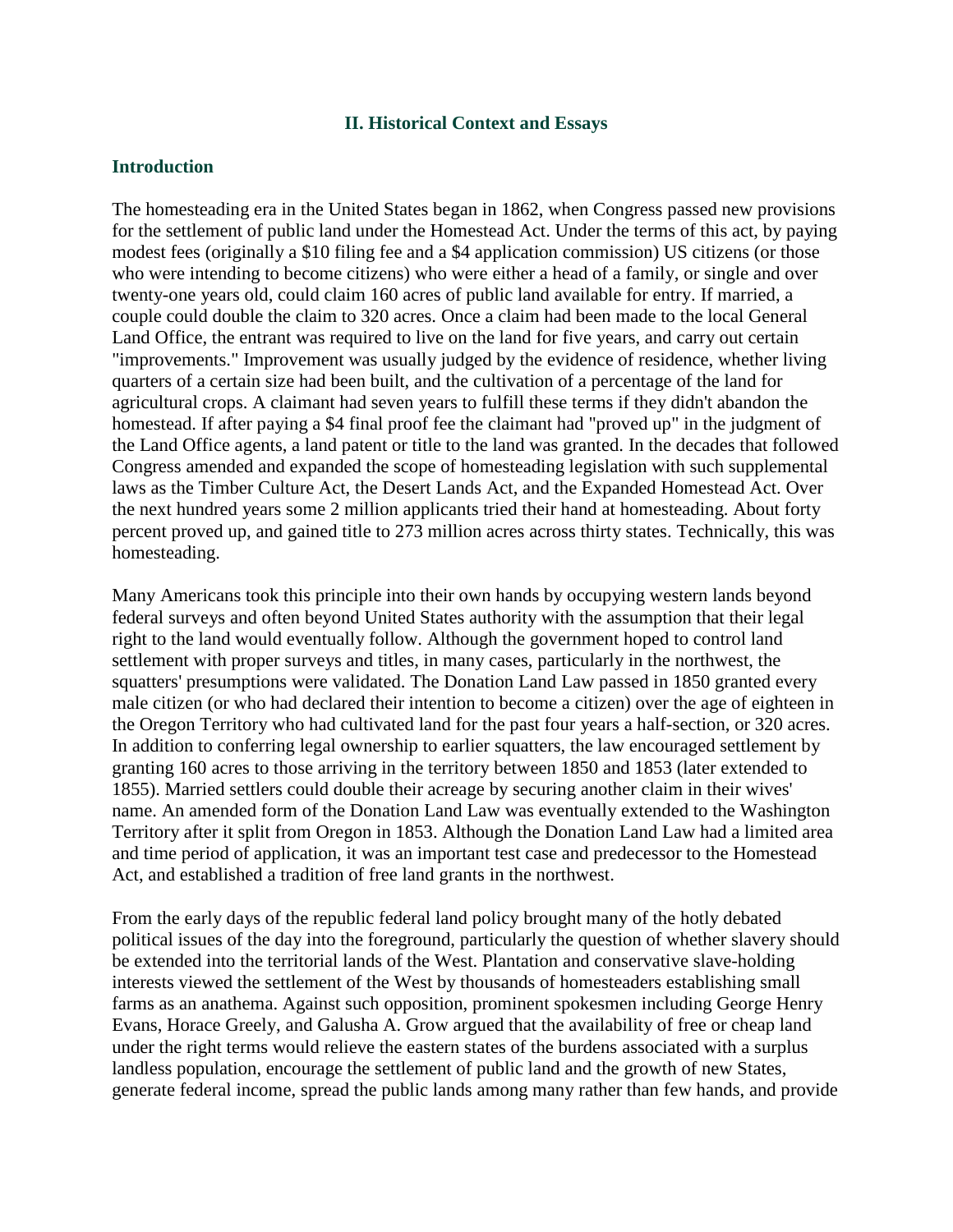opportunity for any citizen (sometimes qualified in racial terms) willing to take up farming. A number of homestead proposals were presented to congress between 1830 and 1860 but were defeated by slavery interests or presidential veto. Secession of the southern states in 1861 removed the main opposition, and a Republican congress easily passed the Homestead Act in 1862.

Homestead law forged a compact between people and the land. Its terms revealed many characteristics of its authors; their politics, their economic theories, and their cultural attitudes toward settlement. As one historian of public land law put it, "the Homestead Act breathed the spirit of the West, with its optimism, its courage, its generosity and its willingness to do hard work." Yet if the act was proof of a commitment to improving the prospects of its citizen farmers, it was also proof that the land itself and its former occupants figured less significantly in the bargain. The law attempted to apply one format for farming in a vast territory of different soil conditions, climate, and topography. What may have seemed adequate acreage in Ohio or Georgia to support a farm proved untenable in many areas where the act applied, such as the eastern counties of Nebraska where rain fell in short supply. Because few states possessed a greater variety of landscapes and climate than did Washington, the state showed in a microcosm many of the problematic aspects of applying the Homestead Act to an uncooperative land. The diversity of environment was in turn a distinctive characteristic of homesteading in Washington, particularly in the Olympic Peninsula. Here on the far western edge of Washington was a landscape varied by massive old-growth forests, mountains, rain forests, river valleys, and rocky coastlines. Those coming from east of the Rocky Mountains to seek claims among the tall cedars, firs, and spruce faced the daunting task of clearing enough land to fulfill the terms of homestead law. In this context, agricultural clearings were more than spaces in the woods. Farmlands hewed from the timbered claims in the Olympic Peninsula stood as tangible markers of the complicated and multifaceted legacy of homesteading in the United States. As a crucial requirement of "proving up," clearings reflected a federal policy that mixed several competing elements, including an enduring faith in supporting the small independent farmer and a bureaucratic framework and approach to land management. As evidence of the effort put forth to farm on difficult lands, clearings showed the lure of the homesteading in America. That hopeful settlers tried to make a space and life for themselves among the forest giants of the mountainous Olympic Peninsula testifies to the strength of this ideal.

#### **The Homesteading Era Begins**

When the Homestead Act became law in 1862, the area that later comprised Washington state had territorial status. Formed in 1853, Washington Territory encompassed an expansive area soon cut back by the establishment of the Idaho and Montana territories in 1863 and 1864. One of the first to file for a homestead claim in Washington Territory was Irish-born James Langon. When Langon arrived in Clark County in the mid 1860s, the territory was mostly populated by a diverse number of Native American tribes and a few thousand Euro-Americans. Native tribes occupied lands that spanned the territory, a mosaic of linguistic and cultural groups that stretched from the Olympic Peninsula to the Palouse. Although tribes had varying degrees of itinerancy, many resided near watersheds or coastal areas. Euro-Americans were grouped primarily in small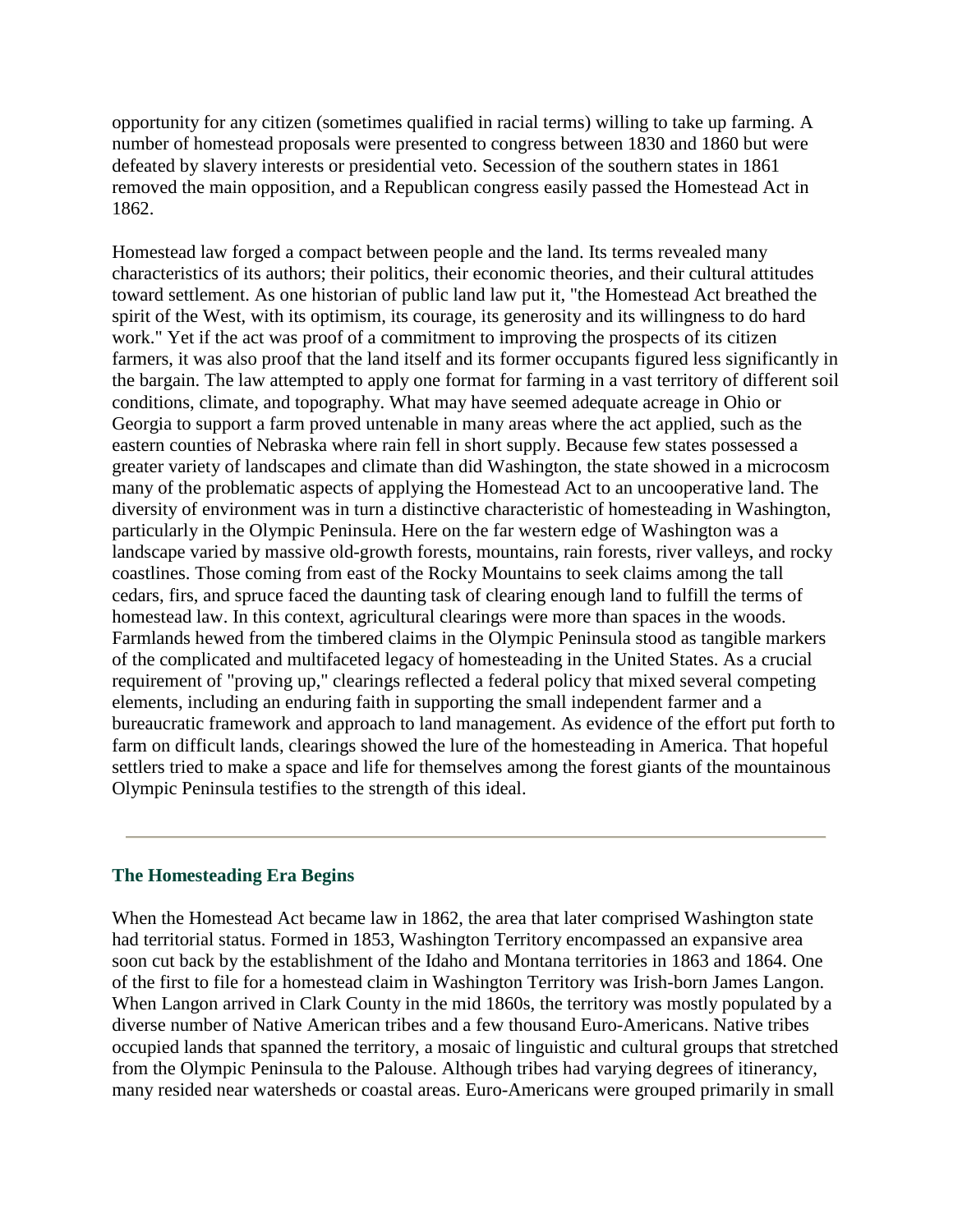mill towns near the Puget Sound and scattered settlements along the Columbia River. Earlier Euro-American settlers had gained title to lands through a various means, whether under preemption laws, cash sales, war service scrip or the provisions of the Donation Land Law.

Prospective homesteaders that followed in Langon's footsteps to Washington Territory over the next two decades would find settlement in a state of flux. Homestead entries were supposedly limited to certain government surveyed lands. Major government surveys of the West were just beginning in the late 1860s. Military and railroad surveys were underway, but mapping the Washington territory was still far from complete by the time statehood was achieved in 1889. Other groups with designs on the land, missionaries, the military, squatters, prospectors, miners, timber interests, stockmen and railroad companies vied for and secured space in the territory. Many chose not to wait for surveyors and shrugged aside any native claims to the land, following a long pattern of westward encroachment.

Contact between native tribes and Europeans in the Pacific Northwest had a long history, but the arrival of Euro-Americans fundamentally changed the nature of rival claims to the area. Earlier the British presence in the Pacific Northwest had largely been mediated through the Hudson's Bay Company, which had developed relationships with the region's native population based on trade and the procurement of furs, but Americans, or "Bostons" as they were sometimes known, began to come to the Pacific Northwest as intent on settlement as they were on resource extraction. After displacing Britain in the lands south of the 49th parallel, the United States entreated with native tribes to gain possession of the land, a process that was complicated by different conceptions of entitlement and ownership. Native frustration with the treaty experience was only exacerbated by U.S. land policy, which rewarded squatters and encouraged immigration to the Northwest. Resentment periodically flared into war between 1855 and 1879, making homesteading in the territory during this period a potentially dangerous undertaking. Relentless military campaigns ended the era of violent resistance, and native tribes were left only with lands demarcated by the reservation system. Even these last enclaves were not sacrosanct. Periodically the reservations were reduced in size or otherwise made available through legislation such as the General Allocation or Dawes Act (1887). The Colville Reservation, for example, lost the northern half of its area when its member tribes voted to cede the land for \$1.5 million in 1891 (payment for which was finally authorized by Congress in 1905). Other Colville lands became available for homesteaders in 1916 under the provisions of the Dawes Act.

As native tribes saw access to their traditional lands increasingly diminished, the number of Washington homesteaders grew. Several developments in the 1880s contributed to a settlement boom in the last two decades of the century. The first transcontinental trains reached Portland in 1883, and soon railroads extended into Washington as well. By the turn of the century steamships were operating on the Columbia River and the Puget Sound, and the Great Northern Railway offered service to the Midwest from Seattle through Spokane. While transportation networks were in the course of development, Washington achieved statehood in 1889. With better political representation and the benefits of statehood, the prospect of settlement in the relatively unpopulated northwest corner of the country became brighter. At the same time, the emergence of "dry farming" methods provided an approach better suited to the semi-arid regions of Washington's central and eastern counties. In contrast to older states, the newer areas of the West like Washington had a higher percentage of farms started by homesteaders. The Tenth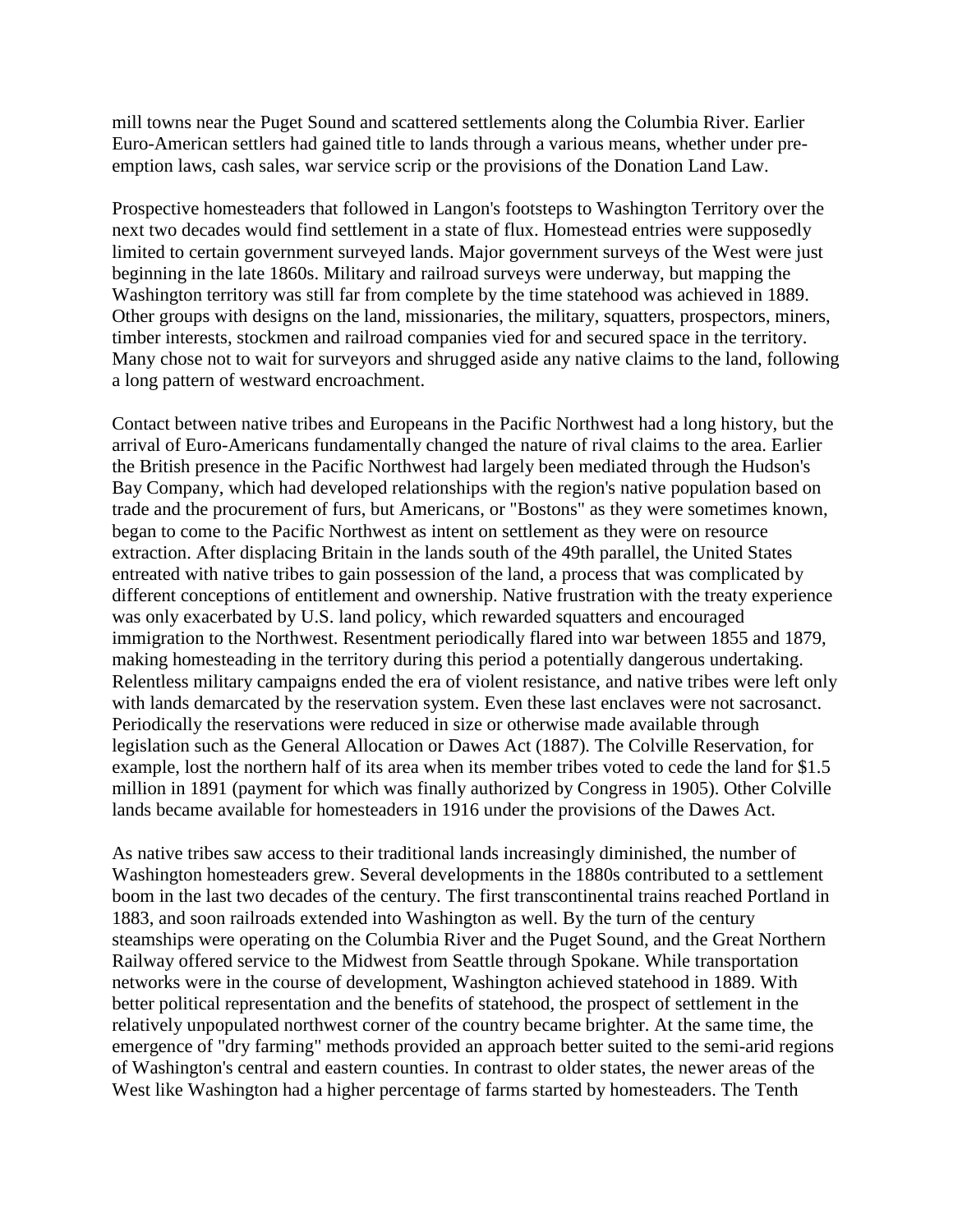Census of the United States of 1880 recorded 6,529 farms in the Washington Territory. Five years later, the Government Land Office put the number of homestead final entries in the territory at 5499, indicating a high presence of homesteaders among Washington farmers. Prospective homesteaders, and many others, continued to flood into the state through the turn of the century. Between 1900 and 1910, the population of Washington increased over 120%, the highest growth of any state in the Union over this decade.

#### **The Homestead Era Amended**

When James Langon filed for his Clark County homestead in 1866, he was part of a relatively small group of Washington Territory homesteaders taking advantage of the Homestead Act in its early years. As reports of abuses, deficiencies and conflict accumulated, a series of additional legislation was passed to improve homesteading in difficult parts of the West. The Timber Culture Act (1873) granted homesteaders and other entrants an additional 160 acres of land if they planted and cultivated at least 40 acres of trees within 10 years. The purpose of this act according to historian Paul Gates was threefold: "to get groves of trees growing in the hope that they would affect the weather and bring more rainfall, to provide a source of fencing, fuel wood, and building materials in the future, and to provide another method by which land could be acquired in areas where larger units than the usual 160 acres seemed necessary." Although many parts of Washington clearly had little need for planting additional trees, some counties east of the Cascades mountain range where trees were far less common were opened to Timber Culture claims. Many who obtained land under this act later sold the claim as a relinquishment. Selling a relinquishment may have been contrary to the law, but it was a common practice that earned early comers the funds to make a better start on other claims. Critics pointed to the ease with which speculators used the Timber Culture Act to acquire land as a major deficiency, and the act was later repealed in 1891. Another complement to homesteading laws that applied to the semiarid central and eastern parts of Washington was the Desert Land Act, passed in 1877. This act intended to promote agriculture in drier regions by offering cheap land for those able to irrigate and cultivate a portion of the claim. Eligible claimants could pay \$0.25 an acre for up to 640 acres of non-timbered, non-mineral land not producing grass provided they could prove within three years that at least one-eighth of the acreage had been reclaimed. After fulfilling these terms, the claimant paid \$1.00 more per acre and the title was theirs. Of the many thousand who filed for claims under the Timber Culture and Desert Land Acts, far fewer gained patents - that is, the land was often more valuable for sale as a relinquishment, too difficult to prove up, or acquired by fraudulent methods.

Despite these various attempts to increase the number of acres available for homesteaders in places where farming was more difficult, the standard claim under the law was still 160 acres in most cases. The Enlarged Homestead Act (1909) addressed the size problem by allowing entries of up to 320 acres, which sparked a dramatic rise in the number of entries. Passage of the act represented a victory for the homesteading forces against the stockmen, who were pushing for larger 640 acre allotments more amenable for grazing. The political battle over the Enlarged Homestead Act illustrated some of the challenges that homestead policy had faced since the mid nineteenth century. With the vast resources of the public domain at stake, homesteading was but one concept of land use situated within a number of competing ideas.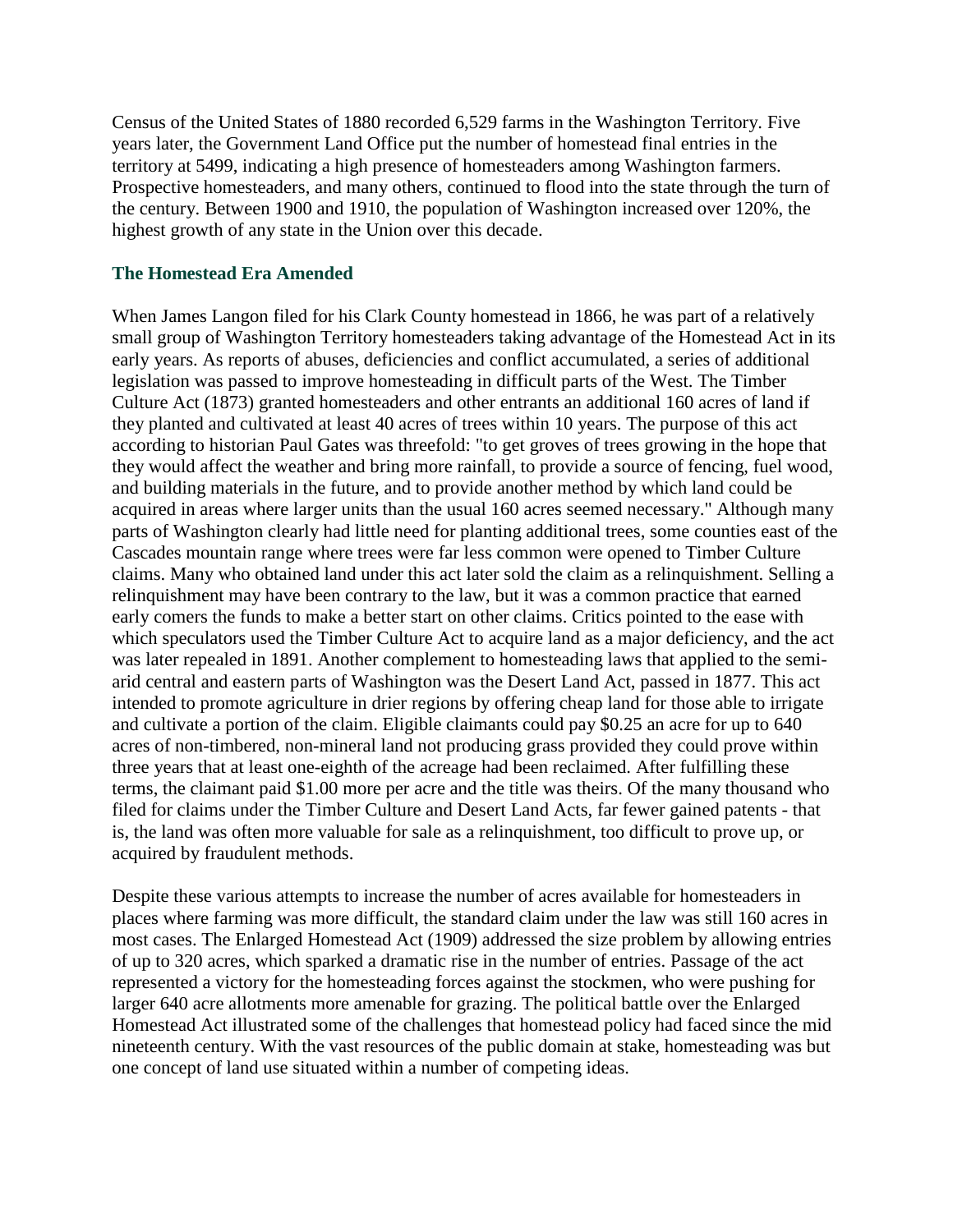Even with the prospects of farming improved by larger allotments, by 1909 much of the better agricultural lands had been taken. Potential homesteaders in Washington were forced to more marginal areas such as the Olympic Peninsula or took advantage of the opening of reservations for claims. One of the last pieces of legislation intended to facilitate homesteading was prompted by fears that better land was available in Canada on easier terms. In 1912 changes to the homestead law enabled a claimant to gain title in 3 years instead of 5, and permitted a 5 month residence exemption as many homesteaders sought employment elsewhere to supplement their farming efforts.

While homestead and farming interests had long enjoyed support from powerful political advocates, a growing concern for the conservation and preservation of the public domain in the late nineteenth and early twentieth century posed a potential threat to future homesteading. In 1897 President Grover Cleveland established the Washington Forest Reserve, which set aside some 3 million acres of forest lands for federal management. Soon other parts of Washington were withdrawn from public entry by the establishment of national monuments and parks, such as Mount Rainier, designated the nation's fifth national park in 1899, and Olympic National Park, first protected as a National Monument in 1909 and later granted National Park status by President Franklin D. Roosevelt in 1938. The shift in federal land policy generated some backlashes. As a result, some areas were reopened for homesteading and other development, either within federal lands as provided by the 1906 Forest Homestead Act, or through reductions in park size. The reserves and parks gave the federal government the opportunity to put the principles of the emerging conservation movement into practice, but little infrastructure development followed within their boundaries. To some, the isolation from markets and urban resources was a mortal blow to the prospects of a successful farm. In the Olympic peninsula more than half of the homesteads affected by the new reserve status sold their claims for whatever they could get or simply abandoned their rough wood cabins and hard-fought clearings. Those who chose not to leave faced an extended government campaign to add any private holdings within the national parks to the public domain, sometimes through the right of eminent domain. The extension of the Olympic National Park in 1953 to a portion of the western coast forced many homesteaders to give up their land. Nearly a century after passage of the Homestead Act, the removal of western Washington homesteaders testified to a new set of imperatives guiding federal land management.

Roughly a century after James Langon, in 1969 Marvin Grillo was granted the last title in Washington under the terms of the original Homestead Act to his claim in Okanogan County. Several years passed before the Federal Land Policy and Management Act of 1976 officially ended homesteading in the United States, with exception of a 10 year extension to claims filed in Alaska. The many flaws and abuses of the Homestead Act provided ample opportunity to debate its success, but its significance for Washington state is difficult to dispute. As a land policy, homesteading promulgated terms by which different peoples came into contact, generating a range of adversarial and cooperative relationships. The lure of homesteading attracted immigration, encouraged the growth of communities, and increased taxable property. Homesteaders contributed to the environmental changes that accompanied American methods of farming by accelerating the development of mono-crop agriculture, altering habitats, introducing new species, and reshaping landscapes. The chronology of homestead legislation documents the various attempts to adapt a standardized federal formula to the diverse lands of the West, but the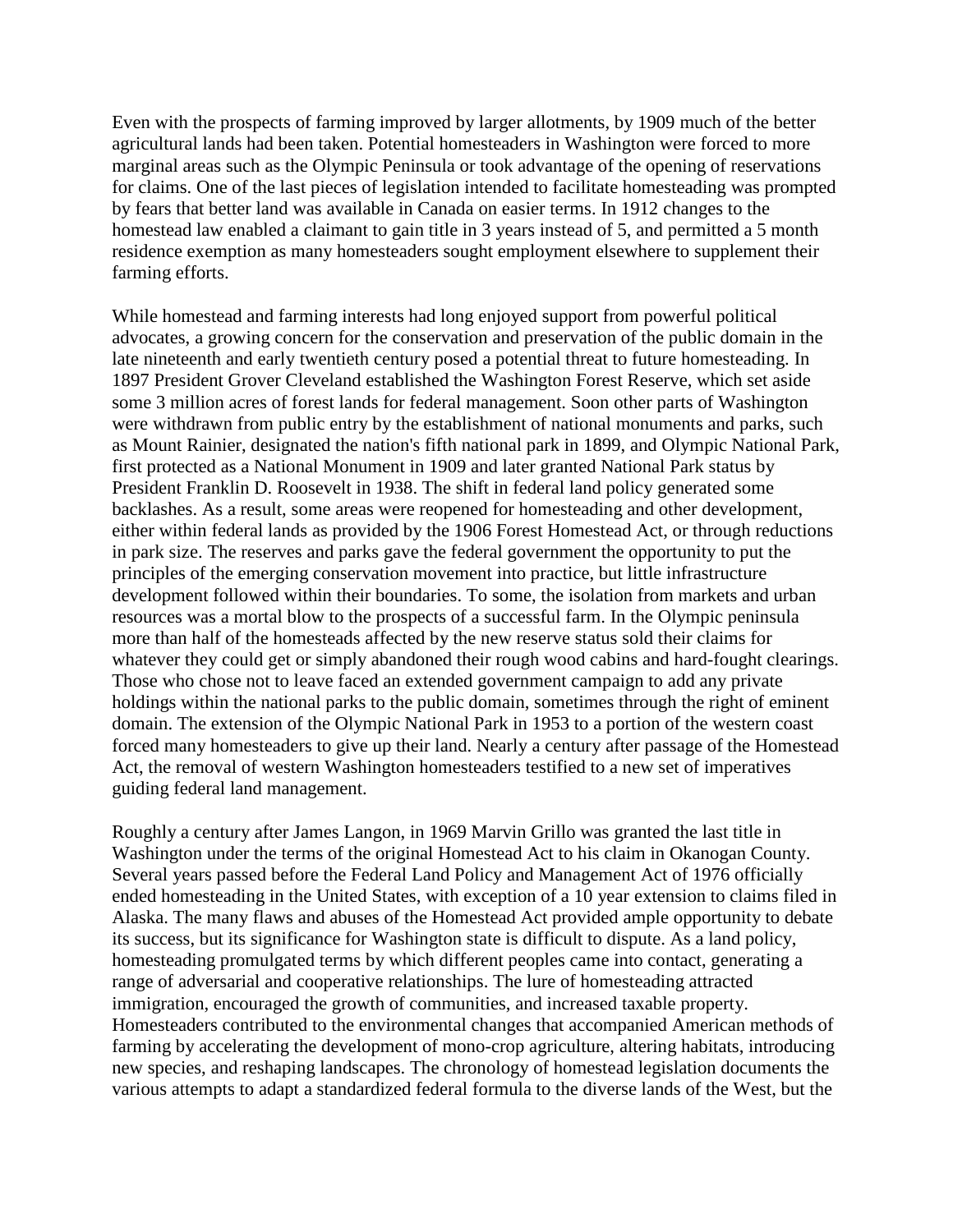lives of those that used the law to settle in Washington document a more personal history, one that provides the essential details of how federal policy was translated in a regional context.

# **Deciding to Go**

Those contemplating a move to Washington had a variety of sources of information about the region at their disposal. During the territorial era, there was little shortage of optimistic descriptions penned by the many groups hoping to encourage emigration. In "A Circular Letter to Emigrants Desirous of Locating in Washington Territory," the territory's first governor Isaac Stevens hailed Washington's

vast natural resources, hoping to attract a sufficient number of settlers to put the territory on a path to eventual statehood. Others with a keen interest in marketing the territory included railroad companies, land speculators, and later, logging companies, each intent on selling their land

(logged-off lands, in the case of logging companies) to settlers. World's fairs also showcased the bountiful natural resources and agricultural potential of Washington, perhaps sparking for some visitors a vision of a farmer's paradise.

While many saw opportunity in such laudatory accounts, there were other reminders that it might be the kind of opportunity born of a region considered undeveloped by most Americans. On a tour of the Puget Sound in 1883, reporter Helen Hunt Jackson found in the area "the wilderness is dominant still. Vast belts of forest and stretches of shore lie yet untracked, untrodden, as they were a century ago…" While Washington east of the Cascade Mountain range differed greatly from the Puget Sound, Hunt's description certainly rang true of the Olympic Peninsula. A booster from Clallam County tried to spin the area's lack of development as untapped potential and the heavily timbered, mountainous ranges as gorgeous scenery. However, he stopped short of falsely representing the country as a "farmer's paradise" as unscrupulous "real estate sharks" had done. Instead, he advised "all to come and see, without imagining that we live in a land free from forests and stumps; come and investigate our natural advantages and make all you can of them, and we assure you that you will make your home among us and be satisfied in such a favored land."

Although such accounts hinted at the obstacles that farmers might encounter in the northwest corner of the nation, other reports of fertile soils and temperate weather were motivation enough for some like the Boe family, who left their homestead in South Dakota, dried out by the hot summers and frozen by the cold winters, to find better climes farther west.

Whatever the reason, homesteading hopefuls came from a variety of states and countries. With only the intent of future citizenship as a requirement, European immigrants comprised a notable percentage of Olympic Peninsula homesteaders. The Lake Ozette area had concentrations of Swedes, and an area near the confluence of Thunder Creek and the East Dickey River became known as the "Polish Settlement." Austrians Anton and Jospha Kestner took up a claim in the Quinnault Valley, and German immigrants included Theodore Klahn, who came to Dickey River in 1892, and Beaver Prairie homesteader August Konopaski. Very few non-European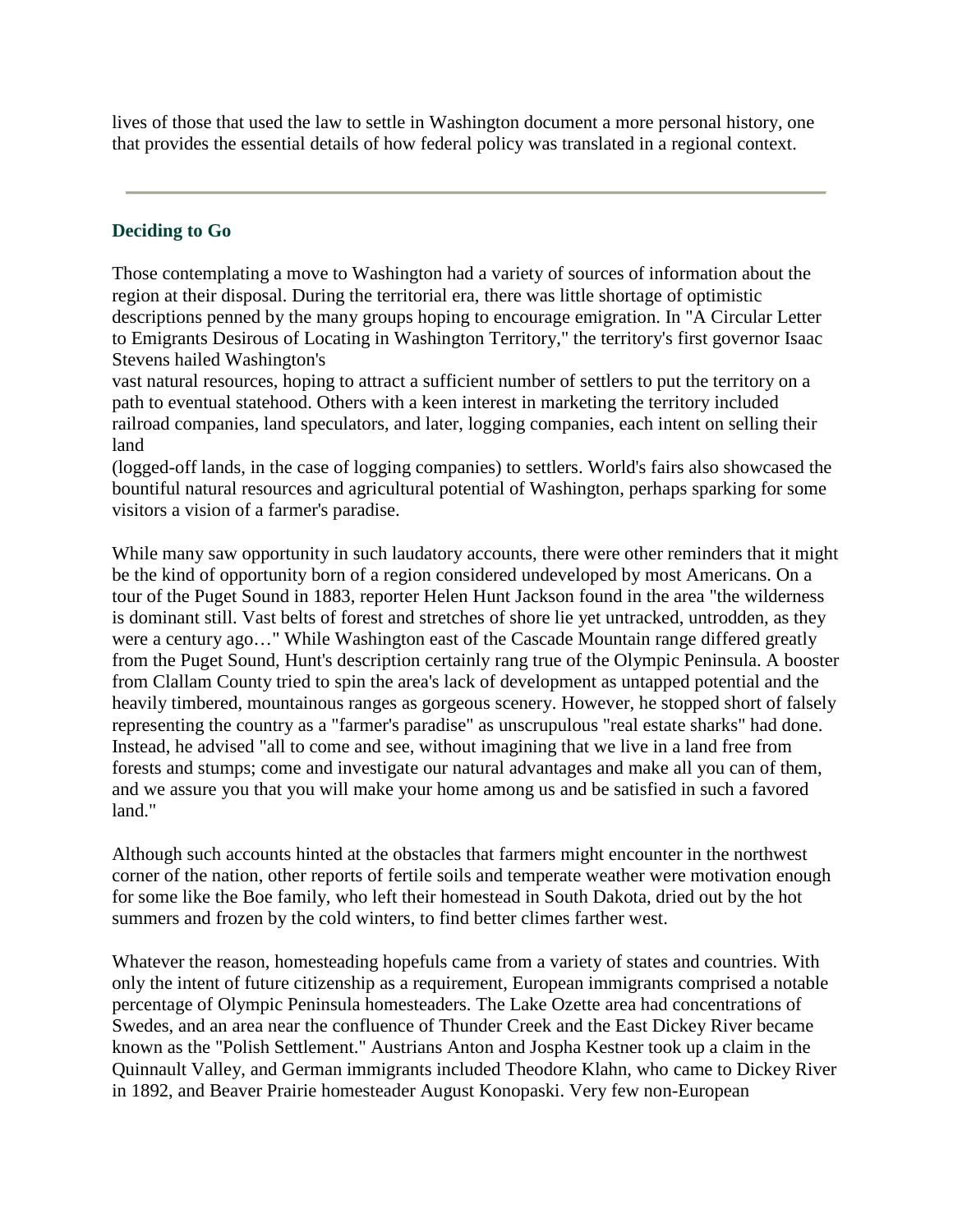immigrants, however, could be counted among the homesteaders. Virginia Ketting remembers a sprinkling of Chinese farmers in the Port Angeles area, but they did not own title to land. Instead local farmers worked out various tenant arrangements with the Chinese, such as exchanging the labor of clearing fields for two years worth of crops. Under the terms of the 1882 Chinese Exclusion Act, Chinese were ineligible for citizenship and thus could not apply for homesteads.

Homesteaders may have been steered to the Olympic Peninsula by word of mouth or to join family members, others may have read US Department of Agriculture bulletins that advertised homesteading opportunities in various states. Prospective homesteaders could also look to several guidebooks to find practical information about exactly how to file a claim, the different options available for obtaining land, how to prepare for a successful homestead, and how to pursue legal action in the event of a conflict.

# **Getting There**

The Homestead Act was not the only legislation passed in 1862 that facilitated the settlement of the West. In that year Congress also approved the Railroad Act, which set in motion federal subsidization of the nation's first transcontinental railroad. Land grants, the cornerstone of western settlement strategy, were put to work for the railroads. Some seven years later in 1869 the first transcontinental line was completed, yet not until late in the nineteenth century did the rail networks spread into the Pacific Northwest past Portland, Oregon. Transportation to homestead claims in Washington Territory often involved arduous journeys, an ordeal that changed little during the peak years of the Homesteading Era. Overland travel relied on military roads, wagon trails or trailblazing. To reach his claim in Clark County, James Langon likely came by way of the Pacific Ocean and the Columbia River, landing at Fort Vancouver and proceeding north from there by horse or on foot. Obtaining goods, bringing crops to market, and access to schools and hospitals remained difficult for many settlers well into the twentieth century.

This was especially true of the Olympic Peninsula prior to the 1930s. Regional tribes such as the Makah, S'Klallam, Quileute, Hoh, and Quinnault had long traveled over well worn trails and by canoe. Euro-Americans adopted these methods, and coming in increasing numbers in the 1890s, began to develop different transportation networks as well. But even as ships and railroad service reached the outer fringes of the Olympic Peninsula, travel into the interior was left to horse, canoe, and foot. Although logging railroads began to snake inland into the dense forests, roads were largely limited to connections between coastal towns.

Despite the remote location and lack of developed roads, the automobile and truck took root in the Olympic Peninsula during the WWI years, when farming and logging enjoyed a relatively high period of prosperity. As elsewhere in the United States, Ford's Model-T was a common purchase. Affordable, tough, and easy to fix, the Model-T could travel on rough roads and even be put to work on the farm. The local automobiles of the West End were a frequent subject for Mora photographer Fannie Taylor, whose photos captured the growing popularity of the automobile in the early twentieth century. The increasing numbers of car owners provided a new impetus for roadbuilding, and the effects began to appear in the Olympic Peninsula in the 1920s and 1930s. Progress on road construction, however, was slow. For many years car owners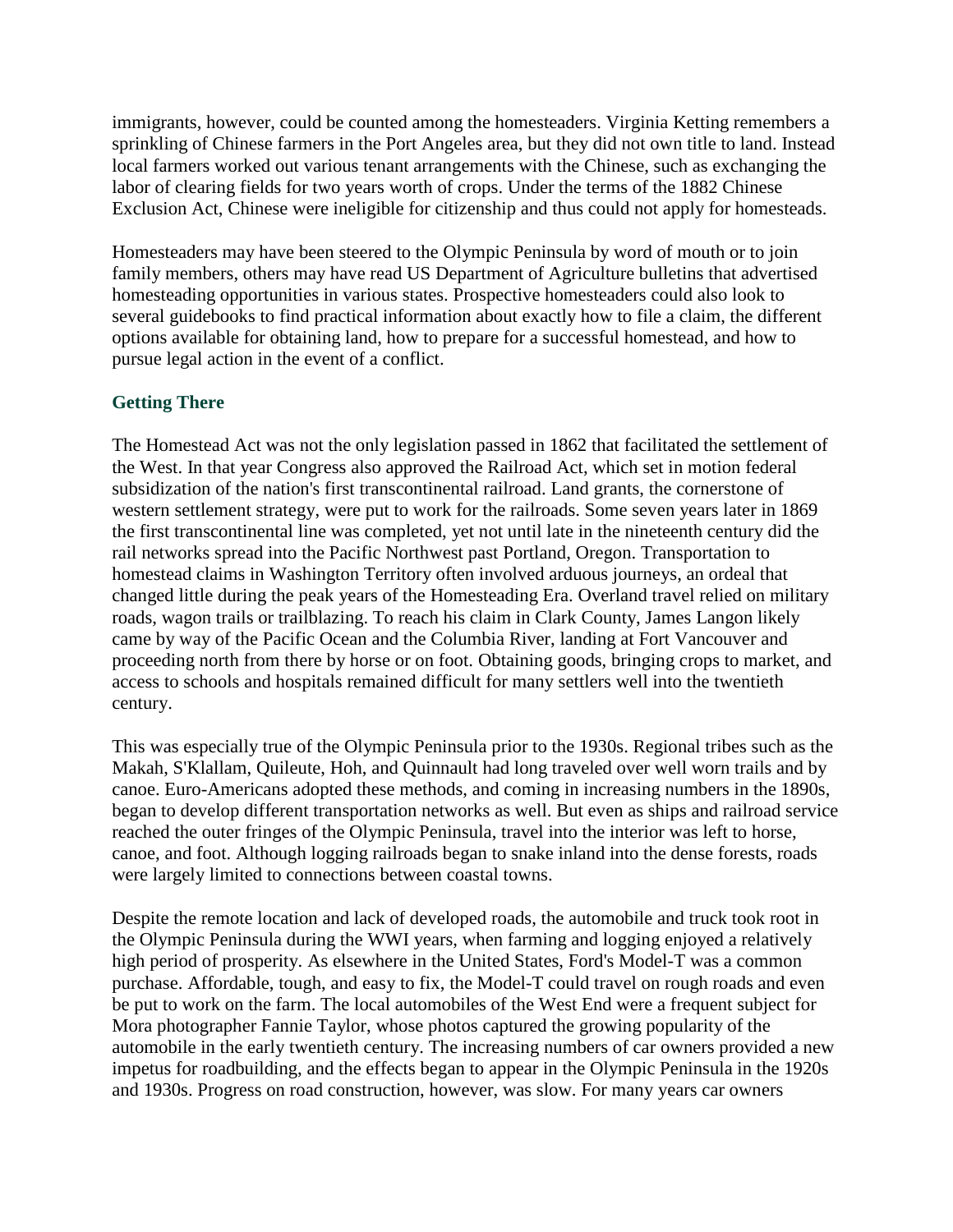negotiated single lane, unpaved roads or worse. In 1931a paved loop road around the perimeter of the peninsula finally provided an arterial link between the region's communities and western Washington, but by this date homesteading opportunities in the region had largely disappeared.

### **Building**

One of the first projects for any homesteader was the construction of a residence. The law stipulated that a domicile suitable for permanent residence of at least 10 by 12 feet with a minimum of one window must occupy the property. Most of these homes were built with either logs, sod or cut lumber, depending on what material might be easily at hand. Living quarters on Washington homesteads were almost exclusively built with wood. Log cabins required few tools and no nails, but needed a ready supply of logs and were better suited to smaller houses. Many homesteaders chose plank houses or shanties instead, for several reasons. Washington had a ready supply of trees and numerous mills, especially in the heavily forested areas near the Puget Sound and on the Olympic Peninsula. Homesteading in Washington began in earnest later than many other states, the bulk coming after railroads had connected Seattle and Spokane to the Midwest, which provided better access to construction materials and tools needed for cut lumber homes. Plank homes were easier to add on to, and more mobile. It was not unheard of for homesteaders to move their home to a new claim if abandoning an old one. Unfortunately for those living in areas with colder winters, the plank homes were harder to heat.

As the accompanying photographs suggest, homestead houses ranged in terms of size and sophistication, from Lars Ahlstrom's simple one room cabin to Marge and Charley Grader's multistory plank house. Construction rarely ended with a finished house. After fulfilling the basic residence requirement, homesteaders built barns, corrals, fenced gardens, smokehouses, crop storage facilities, and larger houses.

#### **Farming**

Converting a claim into farm was often one of the greatest challenges facing a homesteader, particularly for those taking forested claims in the Olympic Peninsula. The farmer's first task, clearing the land for planting, varied greatly depending on local geography and vegetation. The Olympic Peninsula homesteader often had to contend with massive cedar, spruce, and fir trees. In much of nineteenth-century America, clearing land of trees was largely accomplished by the long-standing method of "slashing and burning." This entailed felling trees with an axe, piling the debris and putting it to fire. Stumps were burned, left to rot, or pulled out with levers, mattocks, and peaveys, sometimes with the assistance of animal power. Some chose the slower method of "girdling" trees by removing a circumferential layer of bark and the outer sapwood layer of the tree through which the vital nutrients passed. This shallow cut killed the tree but left it standing until it succumbed to weather and decay. Some of these techniques had been used by Native American Indian tribes for centuries; others methods were brought by European immigrants. By 1900 other technologies including stump-pulling machines and explosives began to see wider use in the stump wars. For those who could afford to buy or rent them, steam donkey engines, and later tractors and bulldozers, were the most effective means of clearing land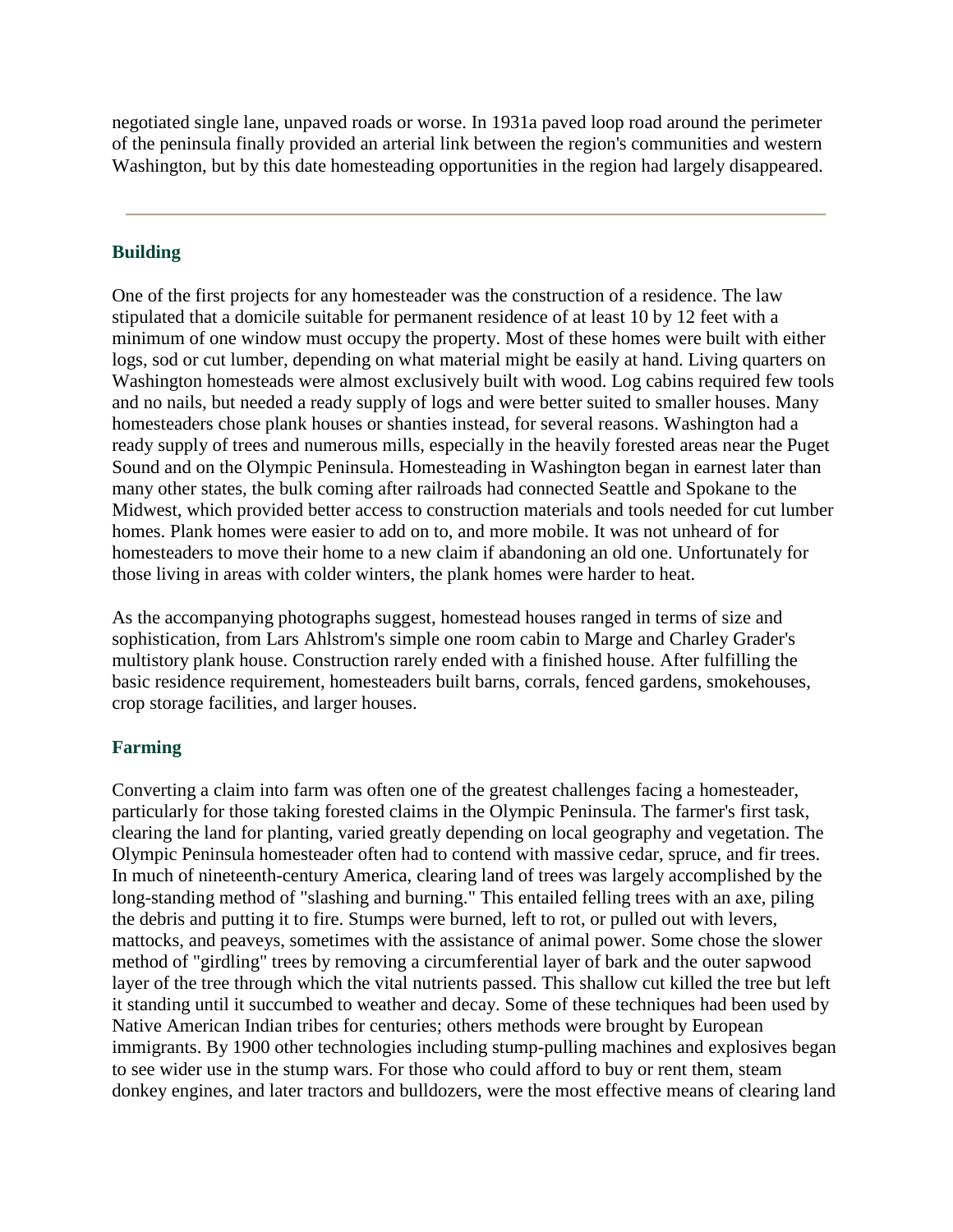- but these resources were not typically part of homesteading or farming in general before the 1910s.

From the wheat fields of the Palouse to the apple orchards of Clallam County, Washington's agricultural economy was marked by diversity. Soil and climate were central considerations in deciding which crops to plant, however, the development of different agricultural practices during the Homestead Era broadened the range of possibilities for farmers. The adoption of dryfarming techniques in the 1870s and 1880s in parts of Washington Territory, for example, opened lands in eastern counties formerly thought unfit for farming to cultivation.

|                                    |             | 1890 1910 1930 |      |
|------------------------------------|-------------|----------------|------|
| Washington State   231   208   191 |             |                |      |
| Clallum County                     | $194$ 103   |                | - 79 |
| Jefferson County                   | $139$   120 |                | 96   |

# **Average Size of Farms, 1890-1930 in Acres**

The increasing mechanization of farming during the Homestead Era, especially in the early decades of the twentieth century, also contributed to the expansion and productivity of agriculture in Washington. Technological innovation was first concentrated on the tasks of cultivation which brought improved plows, harrows, seed drills, reapers, mowers, binders, combines, threshers into wider use. Later in the nineteenth century, new methods of motive power were developed. Animal power, which had been a fixture on farms for millennia, was supplemented by steam and internal combustion engines. Mechanization increased the capital costs and production capabilities of farming - in some counties, such as Clallam and Jefferson counties listed below, these trends were accompanied by a decrease in the average size of farms and an increase in the size of the largest farms. Science, which had long been applied to American agriculture, took new institutional forms in the agricultural research stations and university agricultural science programs established in Washington after statehood was achieved.

In areas where agricultural productivity was sufficiently high, a 160 acre homestead might send a portion of the harvest to markets; elsewhere, much of the farm was dedicated to subsistence. In the Olympic Peninsula counties of Clallam and Jefferson, just feeding one's family and livestock might demand considerable effort. Not only was the average size of a farm consistently smaller than the state average, less than thirty percent of these farms were usually "improved" acres - the portion ready for cultivation.

The 1910 Census reported that farms in Washington typically had 54.4% improved land, whereas only about 27% and 21% of Clallam and Jefferson county farms, respectively, were improved. This meant that the average land ready for cultivation in these two counties was only about 25 acres. Although Jefferson County led the state in the production of potatoes in 1890, it is not difficult to understand why in terms of number of farms, improved acreage, and value of crops the Olympic Peninsula counties were typically below most of the other counties in the state.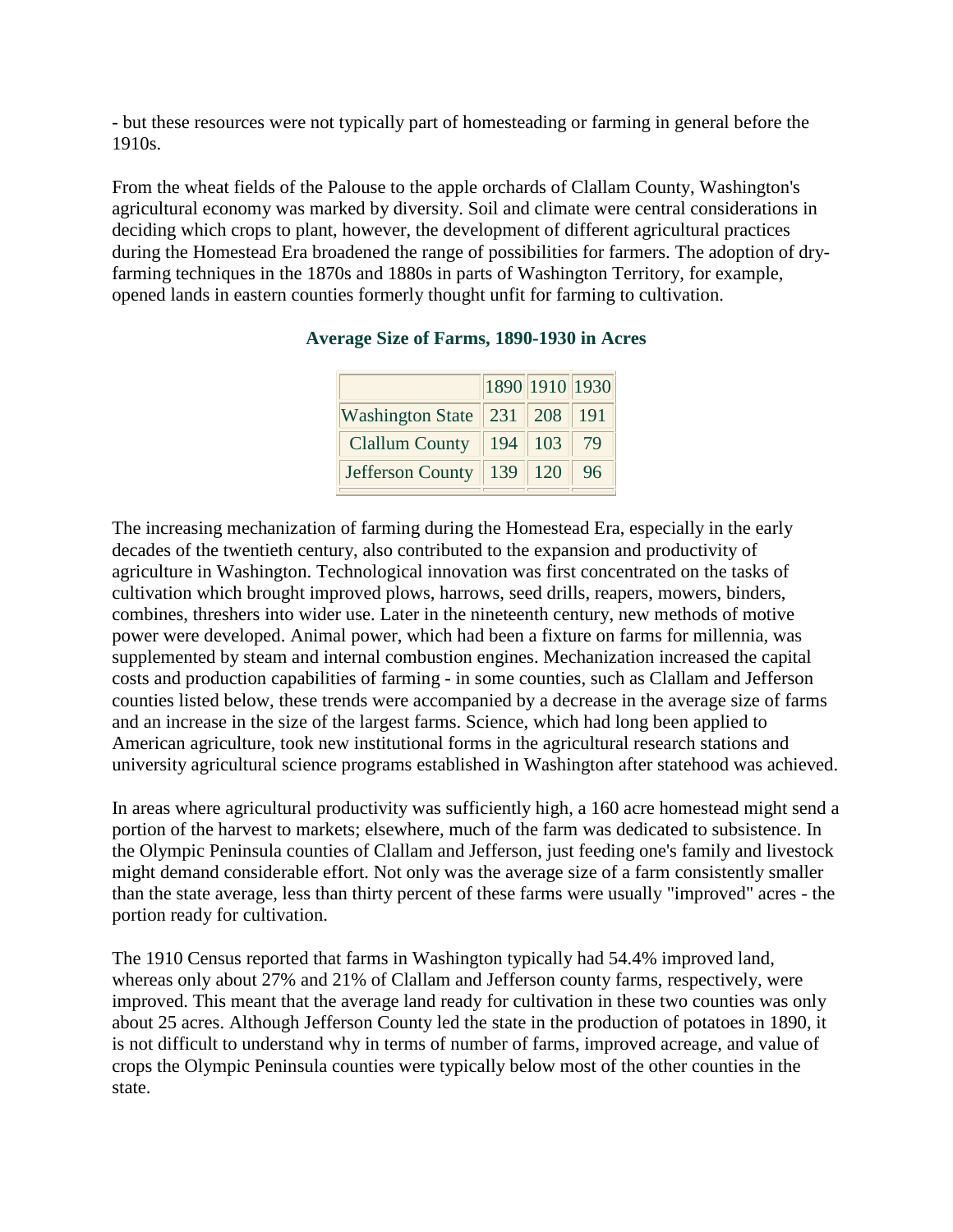If the average Olympic Peninsula farms was smallish and often had to contend with more rainfall than other parts of the state, what did homesteaders tend to plant? A survey of more than eighty claims within the boundaries of the Olympic National Forest made under the terms of the Forest Homestead Act of 1906 showed that in this area, homesteaders usually started a garden and planted some fruit trees for home use, then established crops that worked well on small plots often interspersed with stumps and trees such as hay, root crops (mostly potatoes), and clover. In the river valleys, prairies, and less forested areas of the peninsula - climate permitting - other crops including hops, apples, wheat, and strawberries were common.

The task of inspecting homesteads in the National Forests for evidence of having "proved up" was given to the USFS rangers. Armed with a notebook and occasionally a camera, rangers recorded the progress of homesteaders, and made recommendations on whether or not to grant titles to the claimants. One such report provides a rough sketch of the life of a typical Olympic homesteader, Theodore Beebe. Beebe staked a claim in the Big Creek drainage in the southwest corner of the Olympic National Forest in 1918. Some five years later when under the terms of the homestead law he was eligible to apply for a patent to the land, he had built a rough house on the site for his wife and four children, had partly cleared three acres for cultivation, and had slashed two additional acres. Beebe managed to bring between 0.5 to 1 acre of land into cultivation per year, planting oats, timothy, clover hay, potatoes, and garden truck. Stumps still remained on some of the cleared land. The ranger's report noted that "all clearing, cultivation, and slashing was done by the claimant." It is likely that claimants were quick to claim sole responsibility for performing such work, as it no doubt underscored their "good faith" effort to bring the land into cultivation - a key requirement of proving up. Beebe had one horse, and it is possible that he used the horse to pull stumps and plow. Homesteaders nearly always kept some number of cattle, horses, poultry, sheep, or swine when possible. The ranger estimated the average cost of clearing Beebe's land to run about \$100 per acre, and when cleared, to be worth about \$75 per acre.

The 1920 census showed that Olympic Peninsula farms were still growing the crops such as oats, wheat, hay, potatoes, strawberries, and apples that had characterized the region's agricultural production for several decades. By the 1930 census, the region's agricultural economy had moved toward dairy, poultry, and animal specialty. Clearing the land for the cultivation of crops was waning in the last years of homesteading on the peninsula.

#### **Outside Employment**

Making a homestead into a cash earning enterprise was a difficult task. Money to support life on the homestead often came from other sources of employment, depending on what was available in the area. In forested regions, homesteaders took jobs as loggers, mill hands, and timber cruisers. Government provided other opportunities, such as mail carriers, surveyors, or United States Forest Rangers. Some worked as miners, commercial fishers, bounty hunters, packers, or on road construction crews. William Taylor supplemented the homestead he purchased with funds brought in from operating a general store; his wife Fanny was the local Post Office Mistress. Near his homestead claim, Robert Getty founded a town that within a few years boasted a hotel, warehouse, boat house, school, cemetery and US Post Office. Similarly, after receiving title to his homestead claim in 1895, Frank M. Ackerley divided his land and sold lots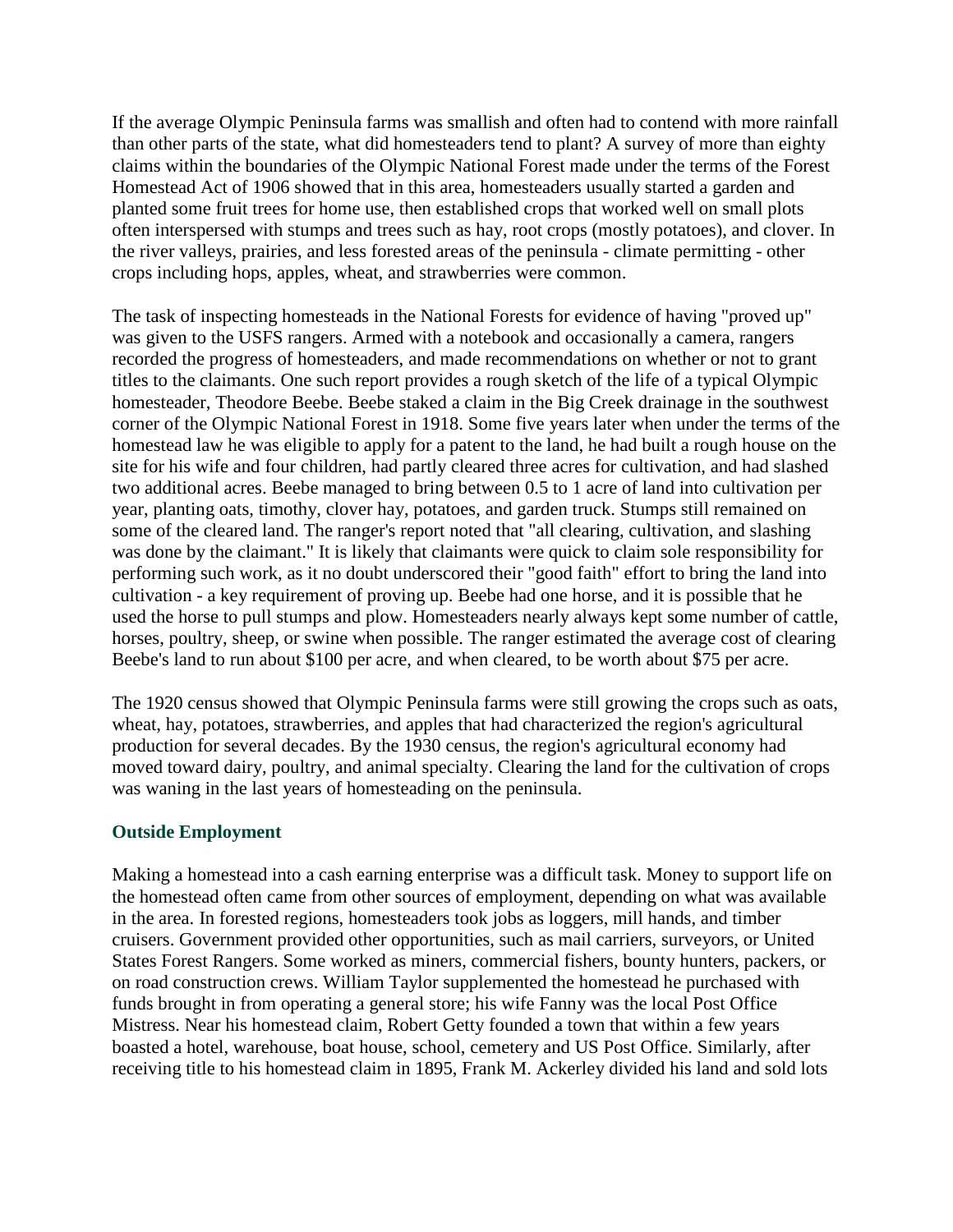as the future townsite of Sappho. In areas more dominated by farms, homesteaders worked as hired hands.

Although the creators and supporters of homestead law conceived of homesteads as sufficient in themselves to support a farming family, finding extra work could determine their success or failure. Most of those who took homesteads in the Wildwoods area of Lewis County in the 1880s, wrote one local resident, abandoned them by 1900 because "there was no opportunity to earn money, necessary to supplement Nature's bounty." Whether farming for subsistence or the market, homesteaders needed funds for a variety of items, from sugar to agricultural implements. Because proving up required a certain percentage of residence on the land, homesteaders were theoretically limited to the hours they worked off the homestead, but insufficient residence requirements were notoriously difficult to prove.

# **Daily Life**

Many tasks of daily life on the homestead changed little during the Homestead Era. Heating the home, preparing a meal, clothing the body, or schooling children followed well worn patterns. Families often lived in close quarters, with little space for privacy. Household technologies provided some measure of life on the homestead. In Washington, instead of fireplaces, most homes had stoves for cooking, warmth, and heating irons used to press clothes. Gathering wood for the stove was a daily chore. In certain locations, windmills and tanks might supply running water, but more commonly water had to be hauled from wells, creeks, and springs. Without refrigeration or easy access to ice, perishable goods had a short life. Yet the homestead was not out of reach of contemporary technological developments, even if they arrived more slowly. As washing machines became widely available in the early years of the twentieth century, homesteaders purchased models that were suited to remote locations. Dorothy Kenney's house had a gasoline-powered washing machine, with a choke, a muffler, and exhaust pipe that was placed out the window. In 1908, the Peninsula Telephone Company began to string wires from Fork's Prairie to Mora and La Push, bringing somewhat sporadic telephone service to the west end of the peninsula until 1921, when hurricane-force winds destroyed the system. Electricity became available in Forks in the 1920s, but other rural locations in the peninsula and greater Washington were still without connections to larger grid networks into the 1940s.

A central feature of children's daily life on the Peninsula, like elsewhere in the United States, was the schoolhouse. Throughout the territorial years and the initial years of statehood, the development of the educational system in Washington was rather uneven. Land grants provided an initial means of support, but it was left to local property taxes and other sources of funding to provide the balance. Some equalization between the various counties was gained through passage of the Barefoot Schoolboy Law in 1895. Sponsored by populist John Rogers, the law provided for state funds for education to counteract educational imbalances between rich and poor counties. Despite sparse settlement in many areas, West Enders managed to establish several local primary and secondary schools.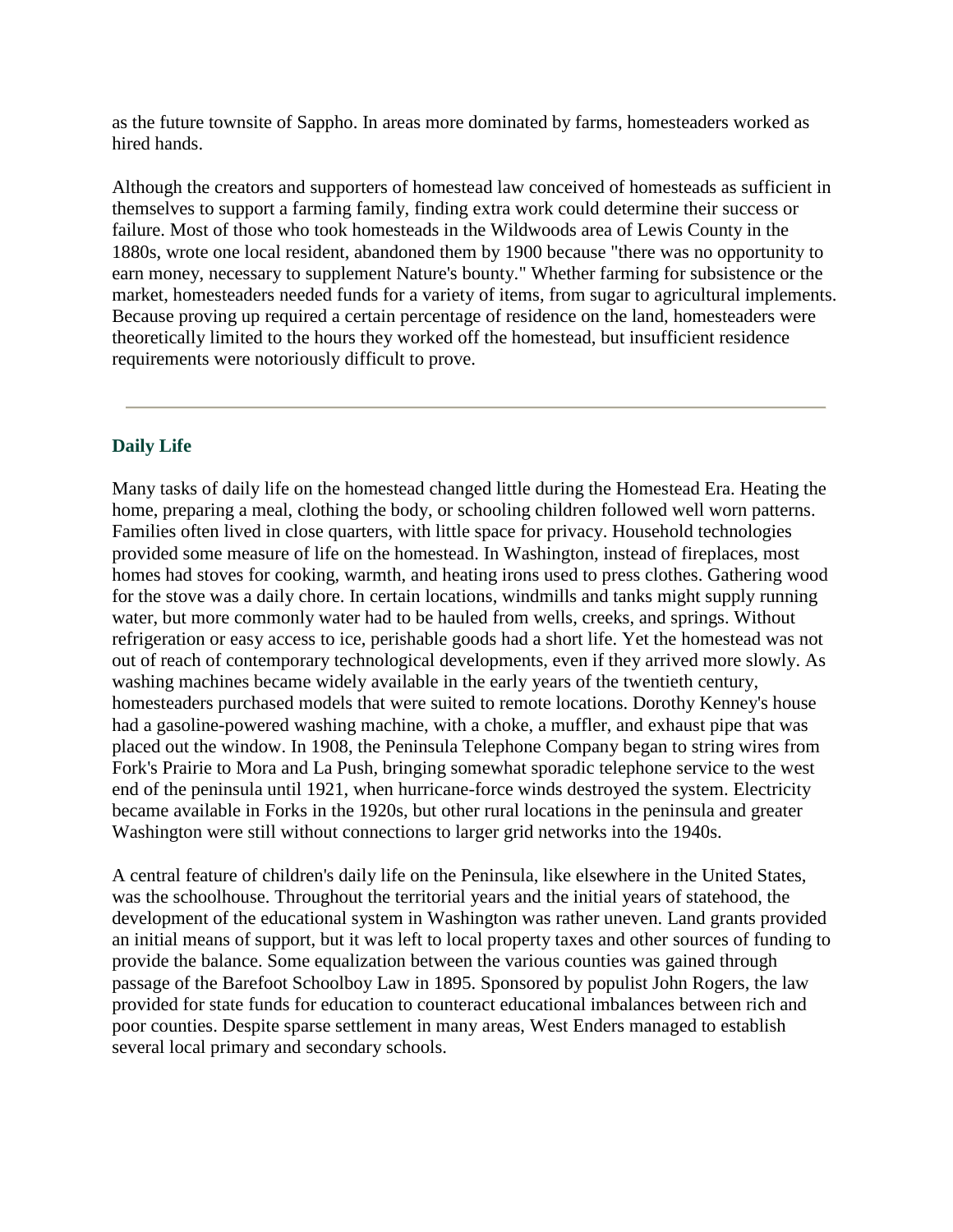Underlying the day to day routines was a sense of community, defined in part by relationships. Homesteaders often relied on their neighbors for work, food and social interaction. Depending on where one lived and where one had come from, factors such as ethnicity, gender, race and class played different roles in shaping relationships within a community. Some homesteaders had to adapt an immigrant's sensibilities to an American context, others encountered peoples of different ethnicities and race for the first time. The West End of the Olympic Peninsula, populated with citizens from various states, European immigrants and several native tribes, was a region of some diversity; consequently incidents of conflict, cooperation and mere tolerance were evident as the region's inhabitants learned to live with each other. Not surprisingly, rights to land could be at the center of antagonisms. West End settler Daniel Pullen was suspected to have burned the Quileute village near La Push in 1889 after they succeeded in their efforts to establish a reservation on his claim. On a day to day level, cooperation rather than conflict was the norm, as native tribes provided transportation, shelter, food, and labor. The important role of native tribes in facilitating homesteading in the Peninsula was captured by photographers such as Edmond Meany, Bert Kellogg, and Asahel Curtis. West Ender Fannie Taylor took a special interest in photographing members of native tribes with whom she developed many friendships.

#### **Politics**

The Homestead Act was a political creation, produced by a range of interest groups but sponsored by the newly formed Republican party. In the decades that followed, the transition from a largely agrarian to increasingly industrial economy altered the political landscape and presented new concerns for farmers. By the 1890s, some of the most visible political issues revolved around the railroad companies, the monetary standard, and federal land policies. Every homesteader had a stake in how changes in government land policy might affect gaining title to a claim, as discussed in the Legislative Chronology in the Introduction. Railroads, welcomed as facilitating movement and transportation of goods, were also a source of bitter resentment as powerful lobbyists, recipients of large portions of the public domain, and for their rate practices. Farmers denounced the monopolistic rule of railroad companies and accused them of rate gouging. Similar charges were leveled against banks and supporters of the gold standard, which critics associated with elite control of the supply of money. The campaign to add silver to gold as the basis of currency, thereby increasing the supply of money, spurring inflation and making debts easier to pay gained momentum in more rural areas as gold became associated with the urban East, banks, and monopoly. Convinced that neither Republicans nor Democrats adequately represented their interests, various farm-based political groups emerged in the 1880s to champion agricultural causes, among others, and challenge the two party system. The most popular of these was the People's Party, a product of a largely grassroots movement known as Populism. As the battle between gold and silver backers reached a head in 1893, when a depression hit debtors - and many farmers carried debt - particularly hard, the People's Party became a force to be reckoned with. Populists won elections at various levels, including the governorship of Washington state. At the height of their strength, Populists voted to fuse with the Democratic Party in 1896, gambling that victory in the presidential election of that year presented the best chance of achieving their goals. Defeat of the "fusion" ticket by the Republican candidate William McKinley marked both the decline of the Populist party and the reconfiguration of politics in the United States since 1862: once the patron of homesteader, the Republican Party was in 1896 the farmer's enemy.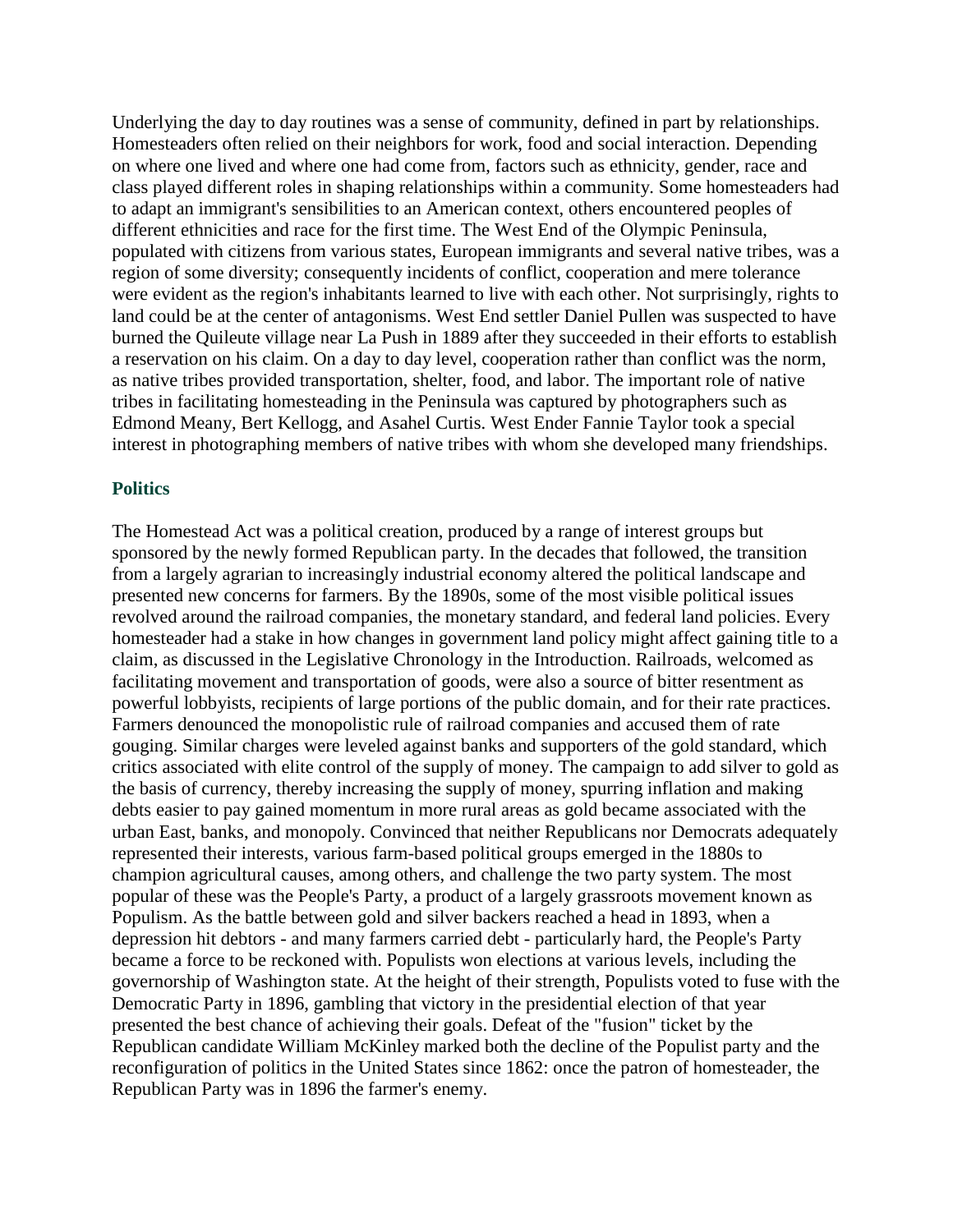Populism was an important but brief episode in the history of farm politics. Other issues such as prohibition, immigration policy, suffrage, civil rights, and war came to the foreground at various times. Whether homesteaders, as a certain kind of farmer, voted in any distinguishable patterns, presents many opportunities for further study, particularly at the state and regional levels.

Although farmers only briefly constituted more than fifty percent of Washington's work force during the territorial and state years, federal censuses recorded that agriculture was still the second leading sector of state employment through 1930. Comparing the number of farms to the number of homestead claims in the censuses provides a rough indication that a sizeable percentage of Washington farmers were homesteaders. The question of how these homesteaders voted on the most salient political issues of the day remains largely unexamined. In local cases of political activism, such as petitioning congress for more government land offices, demanding the opening of railroad land for homestead claims, or resisting the inclusion of their lands in the national park system, the presence of the homesteader was clear, but where did homesteaders stand, for example, on the admission of Washington as a state in 1889, which rejected woman's suffrage and prohibition amendments while returning a large Republican majority? What role did homesteaders play in organizing state and local branches of the People's Party, and forging alliances with labor? When the Nonpartisan League came to Washington during World War I to recruit members, how did homesteaders receive its plan to help farmers - a program for stateowned grain elevators, mills, insurance and worker's compensation that was branded as dangerous radicalism and unpatriotic by its opponents? Did homesteaders join the campaign for good roads and influence what path they would take?

Some answers may be drawn from individual case histories, such as homesteader Peter B. Jersted, also known as Pete Benson, who was nominated to the position of Precinct Committeeman for the Ozette Precinct of the People's Party Central Committee in Port Angeles. Jersted attended the party's state convention in Tacoma on June 23, 1896, that determined how delegates would vote at the national convention held in Omaha later that summer. Another source of political activity was the state granges, an ostensibly non-political association that nonetheless provided forums for political education, organization, and solidarity. When residents of the West End of the Olympic Peninsula formed the Quillayute Valley Grange in 1917, most of its members were men and women from local homesteads. The remoteness of many Washington homesteads may have discouraged widespread involvement in politics, but for those that cast their vote, joined granges and political parties, and served at various levels of civil government, theirs is a history that can profit from greater attention in the classroom.

# **Leisure Time**

Homesteaders filled the time not occupied by work with the activities typical of rural America. Naturally, some leisure pursuits faded and others appeared with time. Outdoor recreation such as hunting and fishing blurred lines between work and play. Olympic Peninsula homesteaders visited the beaches, and hiked and camped in the nearby mountains. Some took up hobbies such as photography. Personal time indoors might be spent playing cards, reading, writing letters, or keeping a diary.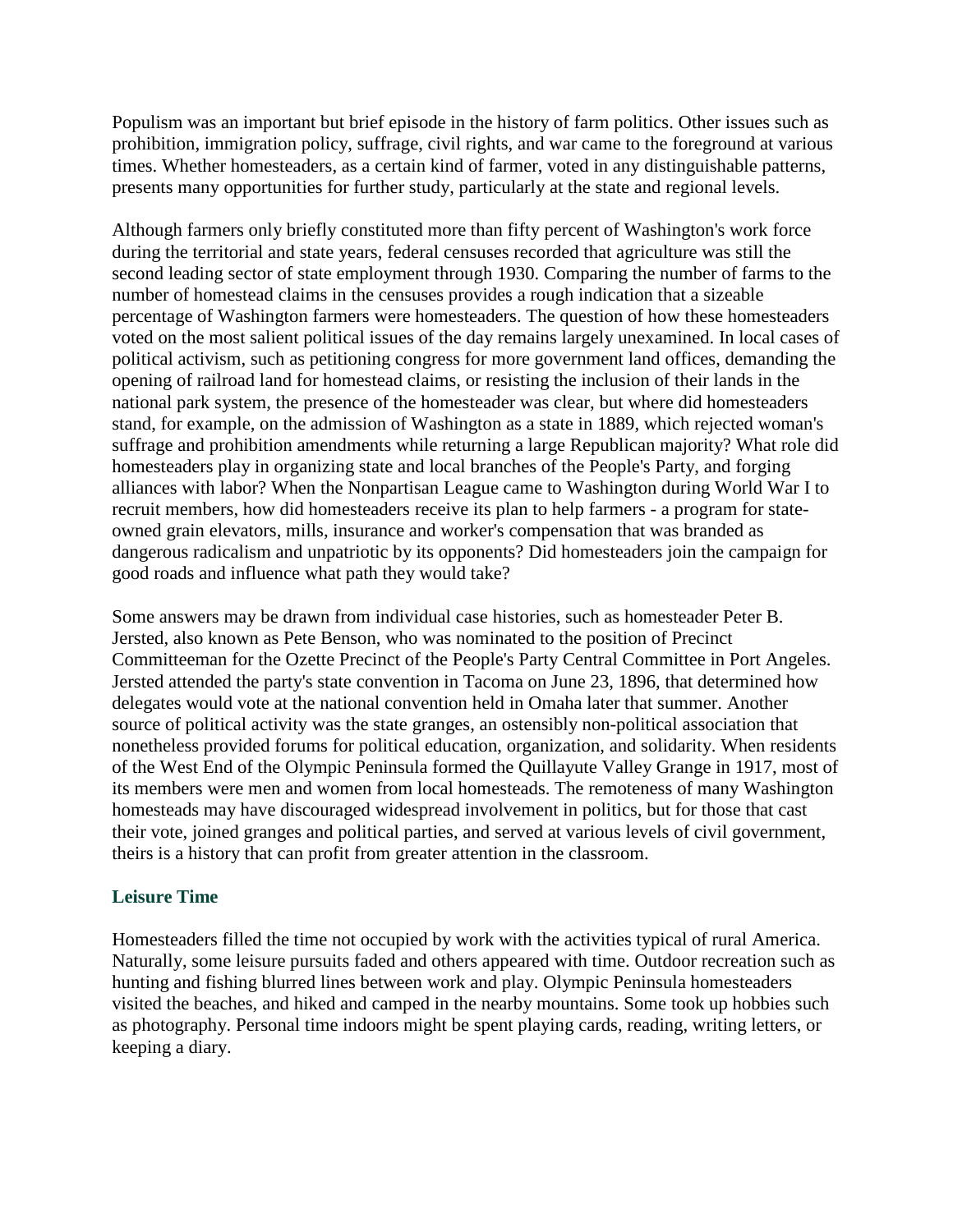Nearby towns or big cities provided other options for entertainment. Men gathered in town as members of veterans groups, fraternal orders such as the International Organization of Odd Fellows or the Masons; women joined sister societies such as the Order of the Eastern Star, founded church groups and participated in a host of other organizations. Traveling shows or bands appeared in some of the smallest and most remote places. On the bill in Forks, WA one evening in the late 1920s was the Yager Brothers' Medicine Show, featuring dogs and monkeys as the star performers. Spokane or Seattle offered many other possibilities, particularly the 1909 Alaska-Yukon-Pacific world's fair. The AYP brought some rural residents - such as the Joss family from Cheney - to Seattle for the first time.

Holidays, dances, sporting events and societies provided occasions for communities to share leisure time in familiar surroundings. Jim Klahn recalled one Fourth of July on the Olympic Peninsula celebrated with fireworks, baseball, games, dances and horse racing.

### **Hardship and Misfortune**

The homestead could be a tenuous place for couples and families. Homestead case files contain reports of wives "too sick" to live on the homestead; either an illness of the body or a veiled preference for a more urban lifestyle. Elsie Johnson remembered that "her mother cried a great deal, crying when they left St. Paul, crying when she cooked her first meal on a borrowed wood stove in a neighbor's cabin." (Dennis, 19) A few marriages did not withstand the experience, ending in divorce or abandonment. When faced with her husband's decision to abandon their claim for Canada, Mina Smith refused to leave and remained to raise her five children alone. Some found the isolation unbearable, the weather inhospitable, and the forests oppressive. In what may have been a common reaction to a rainy day in June, one Olympic Peninsula settler complained in his diary that he "Cut some more logs but could not work all day for it rained as usual. This tries a fellow's Christian Experience." Sickness or injury could prove disastrous. After an illness put his wife in the hospital, Edwin Blair took odd jobs in nearby towns to pay for the medical bills. His frequent absences from his homestead cost him his patent. Joseph Haumesser also lost his claim because he could not sufficiently prove he had established a permanent residence there. Haumesser's explanation of the circumstances that kept him from his land revealed the precarious nature of homesteading in the Olympics - a few tough breaks could make all the difference.

I cleared up a patch in the winter and planted a garden in the spring before I came out. I cannot remember the dates now but I put in a garden and after the 2nd or 3rd year oats or grass every year since 1891 and harvested these crops every year but one when I was sick in the hospital and had to go to work and earn money to pay bills for sickness when I came out of the hospital ... This was my home but as I could not make a living there I had to go out and work for wages to get grub and tools and all my absences from the place were for this purpose.

Other accidents cost homesteaders their lives. Without hospitals or medical expertise in close proximity, a minor cut or complication during childbirth might be lethal. One farmer died from an infection that developed after he cut his hand on a nail while working on his farm. Out in the West End a resident remembered a burial ground near Beaver called "the Tragedy Graveyard by the early settlers because none of the thirteen people buried there died of natural causes."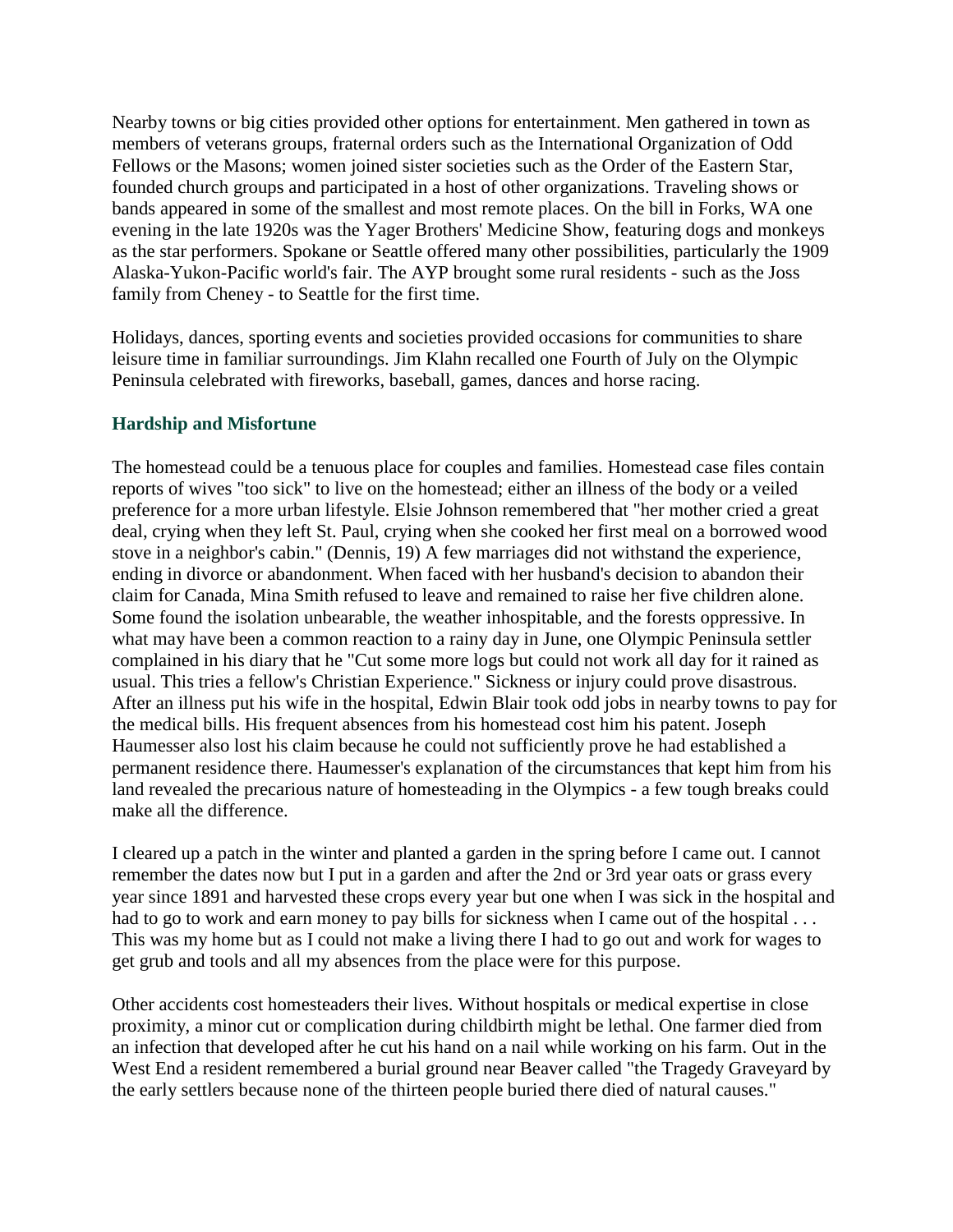Natural disasters presented other dangers. While felling cedars and burning stumps and slash on his homestead one summer day in 1891, Jacob Irely suddenly faced a conflagration that burned for two weeks and spread to some 3000 acres. A much larger fire that swept through 238,000 acres in Clark, Cowlitz, and Skamania counties in 1902 known as the Yacoult Burn killed 38 people. Olympic Peninsula homesteaders remembered well the night of the Great Blow Down of 1921, when hurricane-force winds brought down thousands of trees and several houses in the west end. After a flood destroyed Anton Kestner's first cabin, he moved to higher ground. Periodic drought, such as the one that lasted from April, 1934 to March, 1937, struck farms across the state.

### **III. Lesson Plans and Classroom Activities**

This section offers some ideas about how teachers might make use of the primary sources associated with homesteading in the classroom. A good starting point for introducing students to primary sources may be found at the Library of [Congress American Memory website,](http://memory.loc.gov/learn/start/prim_sources.html) which outlines several ways of identifying and analyzing historical documents. Two other federal websites, [Teaching with Historic Places](http://www.cr.nps.gov/nr/twhp/wwwlps/lessons/67hornbek/67hornbek.htm) and the [Homestead National Monument of America](http://www.nps.gov/home/) provide more specific models for how such materials relating to homesteading can be integrated into historical lesson plans. The suggestions listed below focus on Washington state and offer some additional classroom activities to consider.

Engaging students in history can depend on making it personal. Many students may be able to count homesteaders among their ancestors, or live on land that was formerly a homestead. The Department of the Interior has developed a web-based database that enables students to search for land patents by name, location, method of acquiring title, and time period. [\(http://www.glorecords.blm.gov/PatentSearch/\)](http://www.glorecords.blm.gov/PatentSearch/) For properly equipped classrooms, this resource could be used as a centerpiece for in-class activities; outside the classroom, it could form the basis for research projects.

One potential in class exercise or homework assignment to introduce students to the range of information made available by the database: in the Basic Search, have students type in their last name into the last name search field, "Washington", into the state search field, and conduct a search to see if any matches are identified. If so, note the various information the search reveals, such as issue date, authority, and acres. Clicking on legal land description provides the means to locate the land claim through the township and range system. Help students find exactly where the claim was made on a map, and record the year and under what authority (i.e. "cash sales entry," "Original Homestead Act", "Desert Land Act", - all the various ways title can be granted for land) the land patent was granted. Determining whether or not these claimants were ancestors will likely require input from relatives and further research, but this exercise will introduce students to a useful tool for studying homesteading in Washington and the United States.

The following classroom activities are organized to correspond to the historical context essays.

# **Legislative Chronology - Introductory Questions**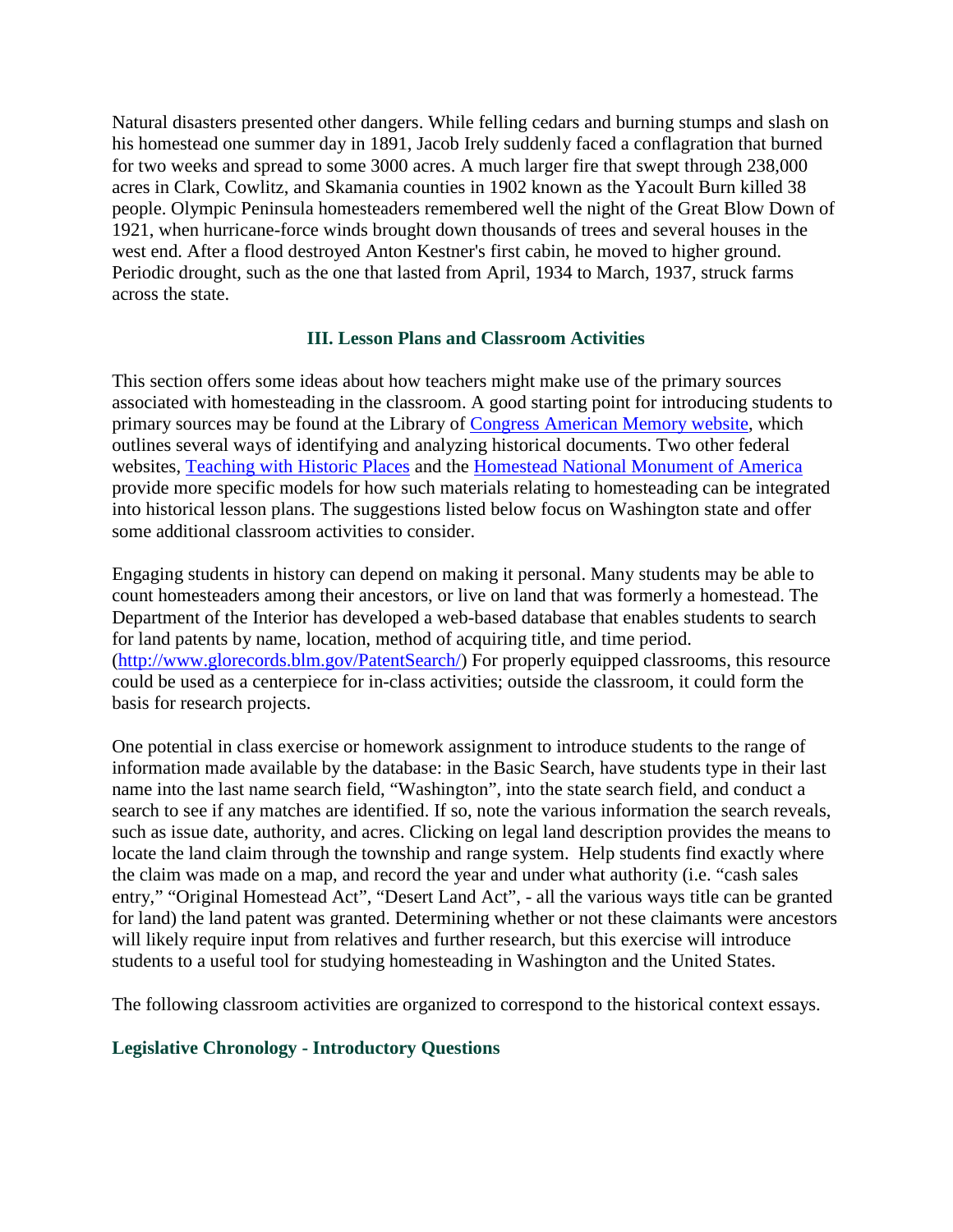"Homesteading" typically conjures up notions of pioneers, covered wagons, farming, prairies, and free land. After asking students to list what homesteading means to them (either with words, symbols, or images), discuss what best defines a homesteader and homesteading, particularly as something distinct from "pioneering."

It is an easy task to lay out the terms of the [1862 Homestead Act,](http://www.ourdocuments.gov/doc.php?flash=true&doc=31) but students should examine the less explicit ways that the act affected patterns of land settlement and other peoples. After reading the provisions of the act, ask students to consider:

1. Boundary Making. How did homesteading divide up land; that is, how might an open area in Washington look before and after homesteaders arrived? Did earlier occupants set their boundaries differently?

2. Homesteading and Race. What kinds of people were eligible for homestead claims? Discuss who was eligible for citizenship in the United States during the homesteading era using the Citizenship Timeline.

3. Homesteading and Gender. Did women have equal opportunity as men to homestead? Consider that "head of household" was limited to single, divorced, separated, or widowed women, rather than married women. What advantages did marriage hold for the homesteader?

# **Deciding to Go and Get There**

Ask students to consider why a homesteader might come to Washington by looking at the various sources of information at their disposal, including railroad advertising, Immigration Bureau tracts, articles, and world's fair exhibits (drawing: [Alaska-Yukon-Pacific Exhibition,](http://content.lib.washington.edu/aypweb)  [1909;](http://content.lib.washington.edu/aypweb) article: The Inspiring Displays of the States). Analyze the various efforts to put the territory in good light.

Using the 1870 Catalogue provided here, have students compose a plan (purchasing the items they imagine they will need) for coming West in 1870 given a certain budget (for example, \$1000), justifying their choices with a short essay. After discussing different student plans, have them read Lasting Hastings' advice on how to travel west in Chapter XV of his Emigrants' Guide to Oregon and California. How do student plans measure up to Hastings' recommendations? Although Hastings' was writing in 1848, conditions for most westward travelers in 1870 had changed relatively little. What kinds of developments made Hastings' advice less useful after 1870?

Investigate how transportation and communication related to the homesteading experience in Washington. While the covered wagon and pioneer trail are often associated with homesteading, ask students to determine how valid this stereotype was for Washington and the Olympic Peninsula. Using the maps provided, consider the routes and means potential homesteaders might use to get to different points in Washington, including the eastern counties, Seattle, and the Olympic Peninsula, in three different eras, [\(Map of the Western Portion of Washington Territory,](http://content.wsulibs.wsu.edu/cgi-bin/viewer.exe?CISOROOT=/maps&CISOPTR=670)  [James Swan, 1857](http://content.wsulibs.wsu.edu/cgi-bin/viewer.exe?CISOROOT=/maps&CISOPTR=670) and [Johnson's Oregon and Washington, 1865\),](http://content.wsulibs.wsu.edu/cgi-bin/viewer.exe?CISOROOT=/maps&CISOPTR=716) [\(Railroad and Township Map](http://content.wsulibs.wsu.edu/cgi-bin/viewer.exe?CISOROOT=/maps&CISOPTR=551)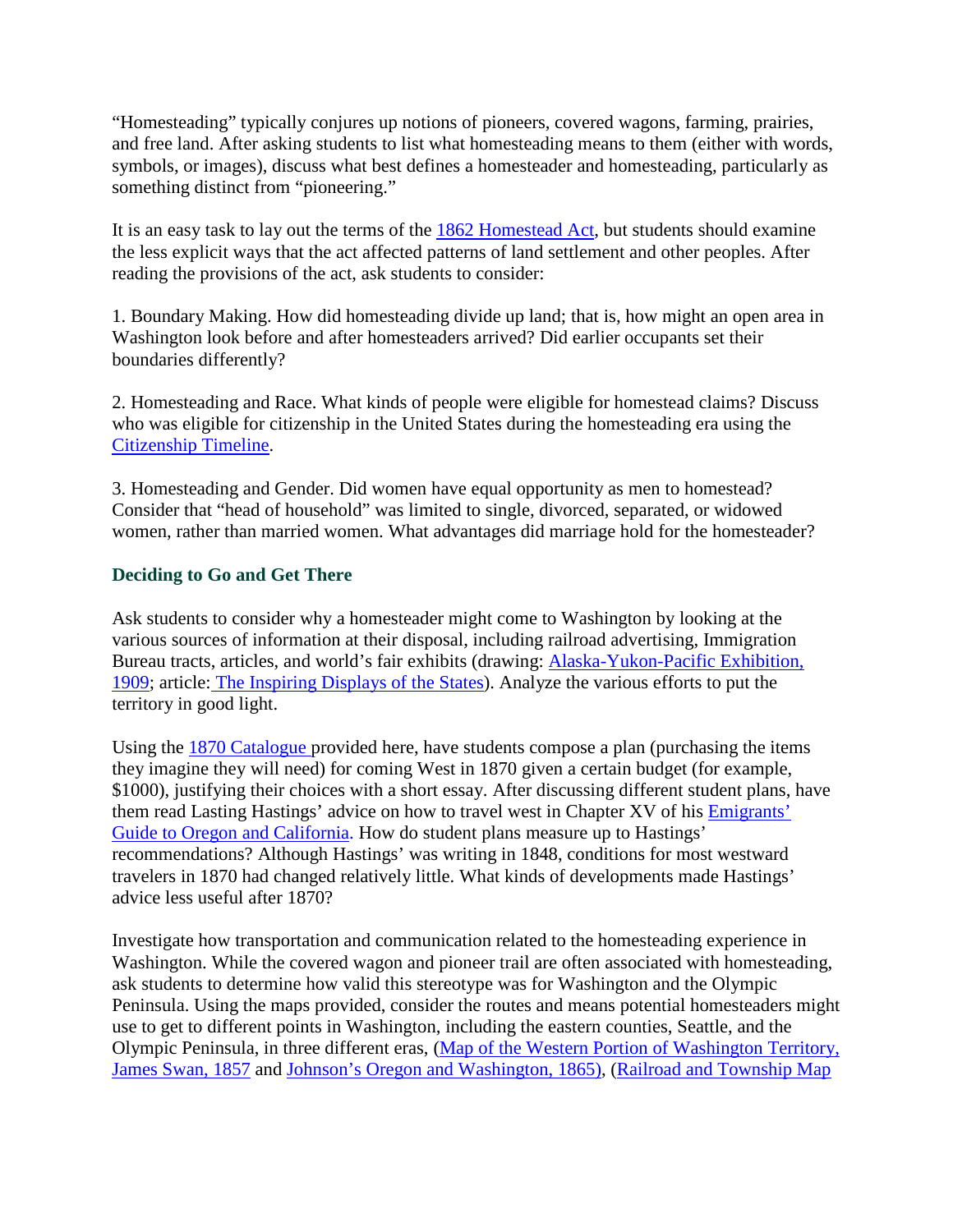of Washington, 1887), and [\(Railroad Commission Map of Washington, 1910\)](http://content.wsulibs.wsu.edu/cgi-bin/viewer.exe?CISOROOT=/maps&CISOPTR=568). Compare conclusions to the evidence presented in the documents provided below.

### **Proving Up: Building, Farming, and Life on the Homestead**

Using photographs from the University [of Washington digital collections](http://content.lib.washington.edu/cgi-bin/queryresults.exe?CISOROOT=/CMPindiv&CISOROOT=/ftm&CISOROOT=/ll&CISOROOT=/mtn&CISOROOT=/nps&CISOROOT=/nol&CISOROOT=/wastate&CISOROOT=/pioneerlife&CISOFIELD1=CISOSEARCHALL&CISOOP1=all&CISOBOX1=olympic&CISOFIELD3=CISOSEARCHALL&CISOOP3=any&CISOBOX3=homestead*%20cabin%20&CISOMODE=thumb&CISOSTART=46) or the digital archives of the [Community Museum Project,](http://content.lib.washington.edu/cmpweb/search.html) take a tour inside one homestead house (Lars Ahlstrom cabin), and compare different external features. What lessons can be drawn from the contents and the structures about the lives of homesteaders?

[Teaching with Historic Places](http://www.cr.nps.gov/nr/twhp/guide.htm) offers guidance about how to use historic sites as the basis for lesson plans. Using the documents below, gain a glimpse into the lives of some Northwest homesteaders and explore how their homesteads might be developed as historic sites.

Using the [BLM land patent search engine](http://www.glorecords.blm.gov/PatentSearch/) find the homestead entries associated with the figures below (see hints on entering names for each case), and locate the homesteads on a map of Washington or the Olympic Peninsula with the township and range system information provided in the Legal Land Description tab.

Pat Klahn [\(Journal of Pat Klahn, Pioneer of the Olympic Peninsula\)](http://content.lib.washington.edu/cgi-bin/docviewer.exe?CISOROOT=/CMPindiv&CISOPTR=830) Use the name of Pat's father Theodore Klahn, who emigrated from Germany, to search for the family homestead.

John Huelsdonk [\(photos,](http://content.lib.washington.edu/cgi-bin/queryresults.exe?fg=&CISOOP1=all&CISOBOX1=huelsdonk+olympic&CISOFIELD1=CISOSEARCHALL&CISOOP2=exact&CISOBOX2=&CISOFIELD2=CISOSEARCHALL&CISOOP3=any&CISOBOX3=&CISOFIELD3=CISOSEARCHALL&CISOOP4=none&CISOBOX4=&CISOFIELD4=CISOSEARCHALL&cisobox1=huelsdonk+olympic&cisobox2=&cisobox3=&cisobox4=&CISOROOT=%2FCMPindiv&CISOROOT=%2Fftm&CISOROOT=%2Fll&CISOROOT=%2Fmtn&CISOROOT=%2Fnps&CISOROOT=%2Fnol&CISOROOT=%2Fwastate&CISOROOT=%2Fpioneerlife) ["Pioneers of the Hoh: the Last Frontier"](http://content.lib.washington.edu/cgi-bin/docviewer.exe?CISOROOT=/CMPindiv&CISOPTR=833)) John also emigrated from Germany. Use his name to locate his homestead in Jefferson County.

#### James Milo Nosler [\(James Milo Nosler Diary\)](http://content.lib.washington.edu/cgi-bin/queryresults.exe?fg=&CISOOP1=all&CISOBOX1=nosler&CISOFIELD1=CISOSEARCHALL&CISOOP2=exact&CISOBOX2=&CISOFIELD2=CISOSEARCHALL&CISOOP3=any&CISOBOX3=&CISOFIELD3=CISOSEARCHALL&CISOOP4=none&CISOBOX4=&CISOFIELD4=CISOSEARCHALL&cisobox1=nosler&cisobox2=&cisobox3=&cisobox4=&CISOROOT=%2FCMPindiv&CISOROOT=%2Fftm&CISOROOT=%2Fll&CISOROOT=%2Fmtn&CISOROOT=%2Fnps&CISOROOT=%2Fnol&CISOROOT=%2Fwastate&CISOROOT=%2Fpioneerlife)

James staked a homestead claim in Spokane County – his account of establishing a farm in Eastern Washington provides a counterbalance to the emphasis on West End, Olympic Peninsula in this packet.

LeRoy Smith (*Pioneers of the Olympic Peninsula*, "Brandeberry and the Bear") LeRoy Smith did not make a homestead claim himself, but using the excerpt provided above, a map of the names he mentions in his narrative reveals the network of homesteaders in the area where he lived.

Gertrude Fernandes [\("Pysht"\)](http://content.lib.washington.edu/cmpweb/exhibits/logging/index.html) Fernandes' father Joe Stange put in for a claim in Clallam County.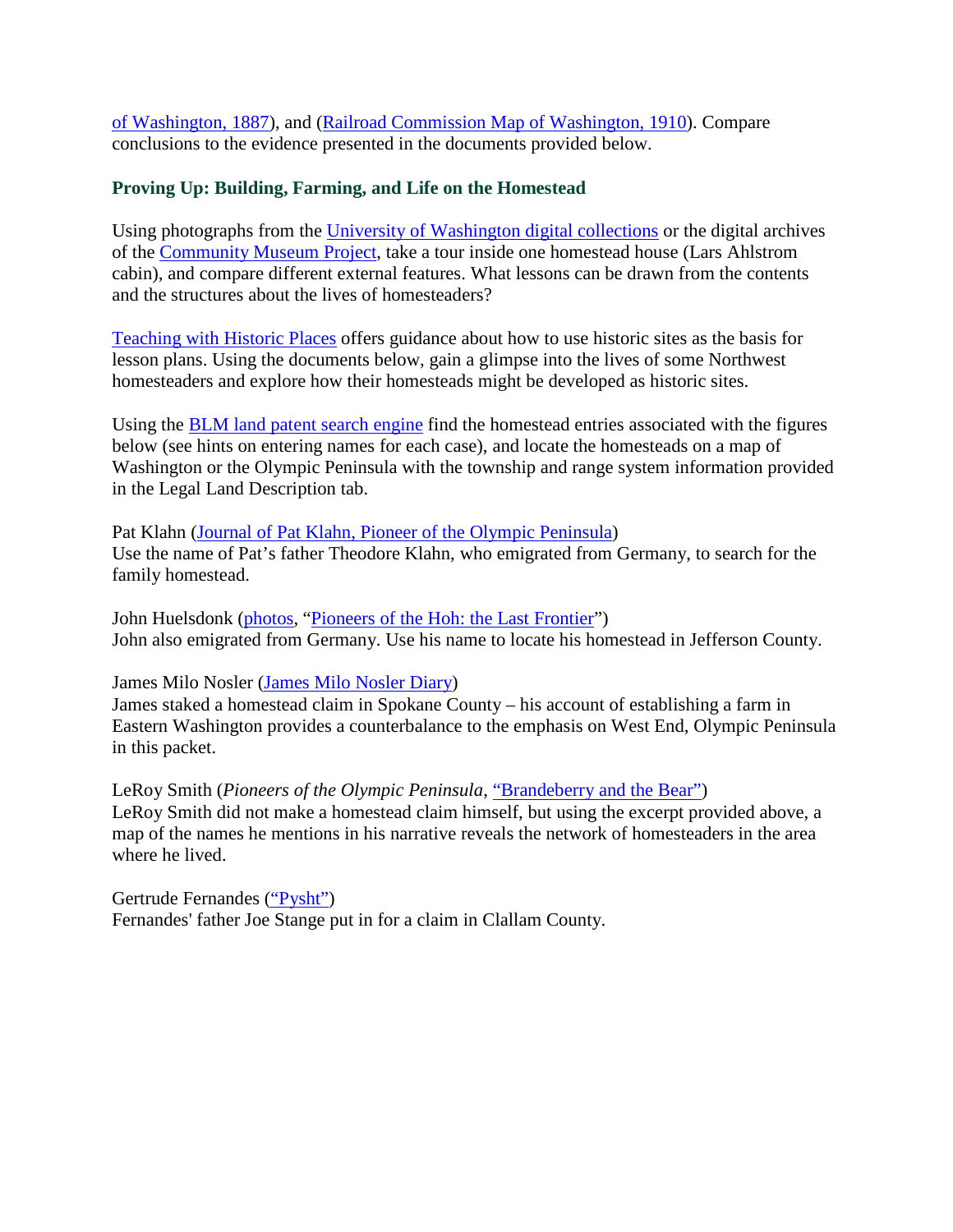# **IV. Timeline**

| Year        | <b>Events</b>                                                                                                                                                                                                                                                                                                                                                                                                                                                                                                                                                        |
|-------------|----------------------------------------------------------------------------------------------------------------------------------------------------------------------------------------------------------------------------------------------------------------------------------------------------------------------------------------------------------------------------------------------------------------------------------------------------------------------------------------------------------------------------------------------------------------------|
| 1791        | Captain Robert Gray's trading expedition explores the mouth of the Columbia River,<br>later used as the basis of U.S. claims to area.                                                                                                                                                                                                                                                                                                                                                                                                                                |
| 1805        | The Lewis and Clark expedition sponsored by the U.S. government reaches the Oregon<br>coast. The Corps of Discovery provides a wealth of information about western lands.                                                                                                                                                                                                                                                                                                                                                                                            |
| 1818-<br>27 | United States and Great Britain agree to joint occupation of land that later became the<br>Oregon Territory.                                                                                                                                                                                                                                                                                                                                                                                                                                                         |
| 1840s       | First wave of settlers arrive the Oregon country. During the next decade, thousands of<br>others follow in their wake - mostly headed to the Willamette Valley - establishing the<br>Oregon Trail.                                                                                                                                                                                                                                                                                                                                                                   |
| 1841        | Pre-emption Act gave squatters a path to legal ownership of their claims. It permitted<br>settlers to stake a claim of 160 acres (65 hectares) and after about 14 months of<br>residence to purchase it from the government for as little as \$1.25 an acre before it was<br>offered for public sale.                                                                                                                                                                                                                                                                |
| 1846        | The Oregon Treaty resolves decades of rival claims to the Pacific Northwest by<br>establishing the border between the United States and Great Britain along the 49th<br>parallel.                                                                                                                                                                                                                                                                                                                                                                                    |
| 1848        | Oregon Territory established, which included the land that later comprised Washington<br>state.                                                                                                                                                                                                                                                                                                                                                                                                                                                                      |
| 1850        | Bounty Land Act continued a tradition of compensating service in the military with<br>land grants. This act benefited those who had recently participated in the war against<br>Mexico, granting 80 or 160 acres to soldiers who had served four to nine months, or to<br>veterans of wars since 1790 that had not previously received a land grant.                                                                                                                                                                                                                 |
| 1850        | Donation Land Act (Oregon), granted every male citizen (or who had declared their<br>intention to become a citizen) over the age of eighteen in the Oregon Territory who had<br>cultivated land for the past four years a half-section, or 320 acres. In addition to<br>conferring legal ownership to earlier squatters, the law encouraged settlement by<br>granting 160 acres to those arriving in the territory between 1850 and 1853 (later<br>extended to 1855). Married settlers could double their acreage by securing another<br>claim in their wives' name. |
| 1853        | In Washington Territory established from roughly the northern half of the Oregon<br>Territory                                                                                                                                                                                                                                                                                                                                                                                                                                                                        |
| 1853        | Organic Act extends Donation Land Act to the Washington Territory. Within the next<br>decade 985 bounties granted for 290,215 acres are granted in the territory under these<br>provisions.                                                                                                                                                                                                                                                                                                                                                                          |
| 1857        | First land patents granted in Washington Territory (Thurston, Clark) counties.                                                                                                                                                                                                                                                                                                                                                                                                                                                                                       |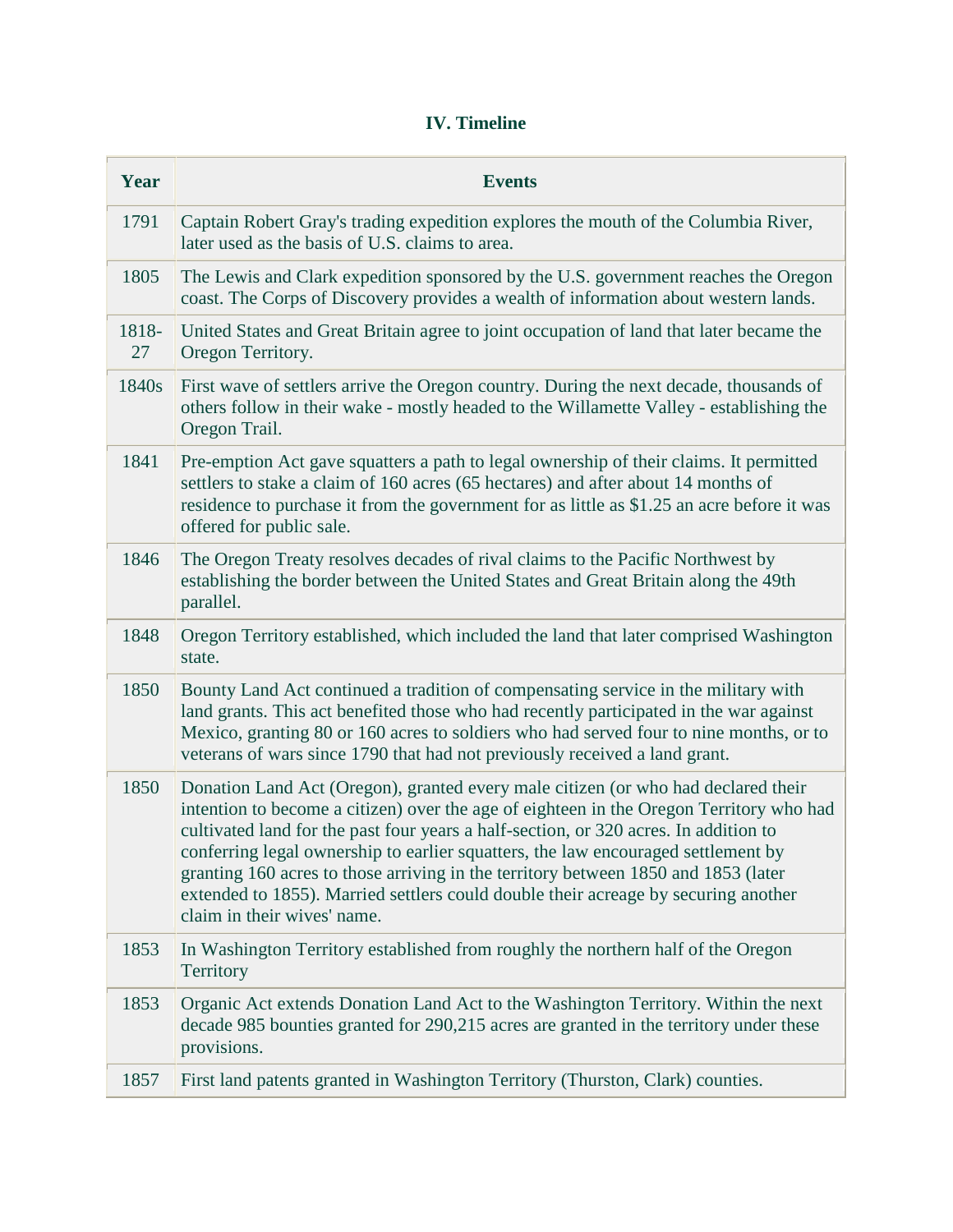| 1859        | Oregon admitted as a state.                                                                                                                                                                                                                                                                                                                                                                                                                                                                                                                                                                                                                                                         |
|-------------|-------------------------------------------------------------------------------------------------------------------------------------------------------------------------------------------------------------------------------------------------------------------------------------------------------------------------------------------------------------------------------------------------------------------------------------------------------------------------------------------------------------------------------------------------------------------------------------------------------------------------------------------------------------------------------------|
| 1862        | Congress passes the Homestead Act. Under the terms of this act, by paying a small fee,<br>U.S. citizens (or those who were intending to become citizens) who were either a head<br>of a family, or single and over twenty-one years old, could claim 160 acres of public<br>land available for entry. If married, a couple could double the claim to 320 acres. After<br>living on the land for five years and carrying out certain "improvements," a<br>homesteader gained a land patent or title from the General Land Office. Not until 1880<br>is homesteading on un-surveyed lands made legal, but often occurred because there was<br>no prohibition against it. (Gates, 394) |
| 1863        | Washington Territory reduced to boundaries of current state of Washington.                                                                                                                                                                                                                                                                                                                                                                                                                                                                                                                                                                                                          |
| 1869-<br>70 | First land patents granted for claims in the Olympic Peninsula (10 in Jefferson County,<br>17 in Clallam County).                                                                                                                                                                                                                                                                                                                                                                                                                                                                                                                                                                   |
| 1873        | Timber Culture Act granted homesteaders and other entrants in certain states an<br>additional 160 acres of land if they planted and cultivated at least 40 acres of trees<br>within 10 years.                                                                                                                                                                                                                                                                                                                                                                                                                                                                                       |
| 1877        | Desert Land Act. This act intended to promote agriculture in drier regions such as<br>eastern Washington by offering cheap land for those able to irrigate and cultivate a<br>portion of the claim. Eligible claimants could pay \$0.25 an acre for up to 640 acres of<br>non-timbered, non-mineral land not producing grass provided they could prove within<br>three years that at least one-eighth of the acreage had been reclaimed. After fulfilling<br>these terms, the claimant paid \$1.00 more per acre and the title was theirs.                                                                                                                                          |
| 1887        | Passage of the Dawes Act opens thousands of acres of Native American reservations to<br>settlement and homestead claims.                                                                                                                                                                                                                                                                                                                                                                                                                                                                                                                                                            |
| 1889        | Washington admitted as a state.                                                                                                                                                                                                                                                                                                                                                                                                                                                                                                                                                                                                                                                     |
| 1890        | Washington Agricultural College, later Washington State University founded under the<br>provisions of the 1862 Morrill Act, which provided land grants to colleges offering<br>instruction in agriculture and the mechanic arts.                                                                                                                                                                                                                                                                                                                                                                                                                                                    |
| 1896        | John Rankin Rogers elected governor of Washington on the Populist ticket.                                                                                                                                                                                                                                                                                                                                                                                                                                                                                                                                                                                                           |
| 1897        | President Grover Cleveland in the last days of his term establishes the Olympic Forest<br>Reserve, withdrawing 1.5 million acres of public land on the Olympic Peninsula.                                                                                                                                                                                                                                                                                                                                                                                                                                                                                                           |
| 1906        | Forest Homestead Act re-opened portions of national forests to homesteading.                                                                                                                                                                                                                                                                                                                                                                                                                                                                                                                                                                                                        |
| 1909        | Expanded Homestead Act, expanded claims to public land in some states to 640 acres.                                                                                                                                                                                                                                                                                                                                                                                                                                                                                                                                                                                                 |
| 1909        | President Theodore Roosevelt designates a large portion of the Olympic Forest Reserve<br>a National Monument.                                                                                                                                                                                                                                                                                                                                                                                                                                                                                                                                                                       |
| 1938        | President Franklin Roosevelt establishes Olympic National Park.                                                                                                                                                                                                                                                                                                                                                                                                                                                                                                                                                                                                                     |
| 1953        | Coastal strip added to Olympic National Park, displacing homesteaders established<br>there.                                                                                                                                                                                                                                                                                                                                                                                                                                                                                                                                                                                         |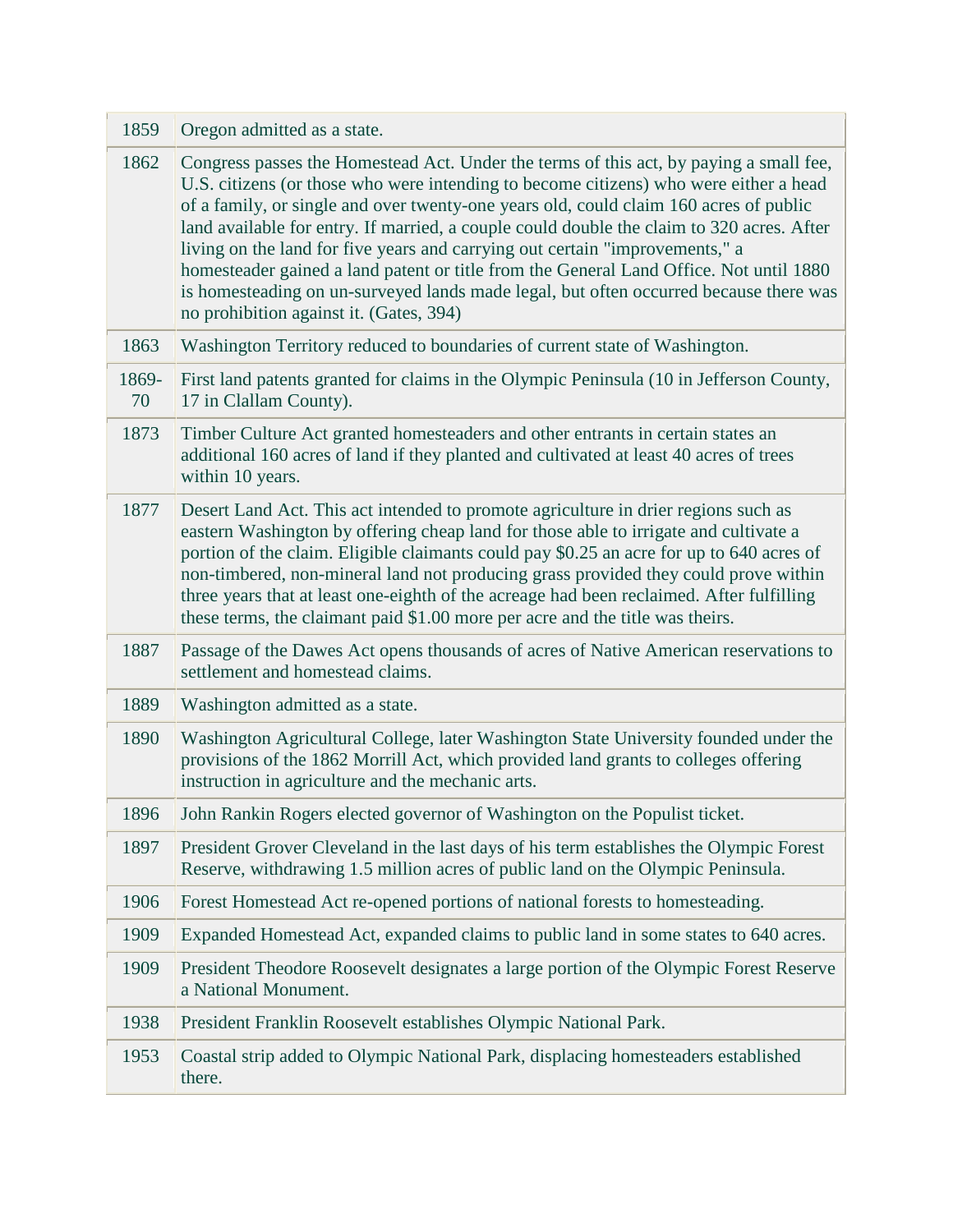# **V. Bibliography**

### **Histories and Primary Sources**

Archibald, Lonnie and Susan Goff. *There Was a Day: Stories of the Pioneers*. Forks, Wash.: Olympic Graphic Arts, 1999.

Beck, Alvar Jacob. "Homestead Legislation 1862-1891." M.A. thesis, University of Washington, 1929.

Campbell, John. *Magnificent Failure: A Portrait of the Western Homestead Era*. Stanford: Stanford University Press, 2001.

Cleland, Lucile Horr. *Trails and Trials of the Pioneers of the Olympic Peninsula*. Hoquiam, Wash.: Humptulips Pioneer Association, 1973.

Copp, Henry. *The American Settler's Guide*. Washington, D.C.: H. N. Copp, 1882.

Dennis, Sue. *Homestead Girlhoods: Growing Up on the Northwest Frontier*. Seattle: Smuggler's Cove Publishing Co., 1991.

Evans, Gail. *Historic Resource Study: Olympic National Park*. Seattle: Cultural Resources Division, Pacific Northwest Region, 1983.

Fletcher, Lena. *"*Valley of the Hoh*,"* in *With Pride in Heritage: History of Jefferson County*, Jefferson Country Historical Society, ed. Portland: Professional Publishing Printing, Inc., 1966.

Fish, Harriet U. *Track, Trails and Tales in Clallam County*, *State of Washington*. Carlsborg: Harriet U. Fish and Olympic Printers, 1983.

Gates, Paul W. *History of Public Land Law Development*. Washington, D.C.: Zenger Publishing Co., 1968.

Gates, Paul W. *The Jeffersonian Dream: Studies in the History of American Land Policy and Development*. Allan G. Bogue and Margaret Beattie Bogue, eds. Albuquerque: University of New Mexico Press, 1996.

Grow, Galusha. "Free Homes for Free Men," a speech in the House of Representatives, 1860.

Hayden, F. V., et al. "The Great West: Its Attractions and Resources… with the homestead, preemption, land, and mining laws." Bloomington, Illi.: C. R. Brodix, 1880.

Herrick, Samuel. *Herrick's Manual of the US Homestead and Other Public Land Laws*. Seattle: Ivy Press, 1909.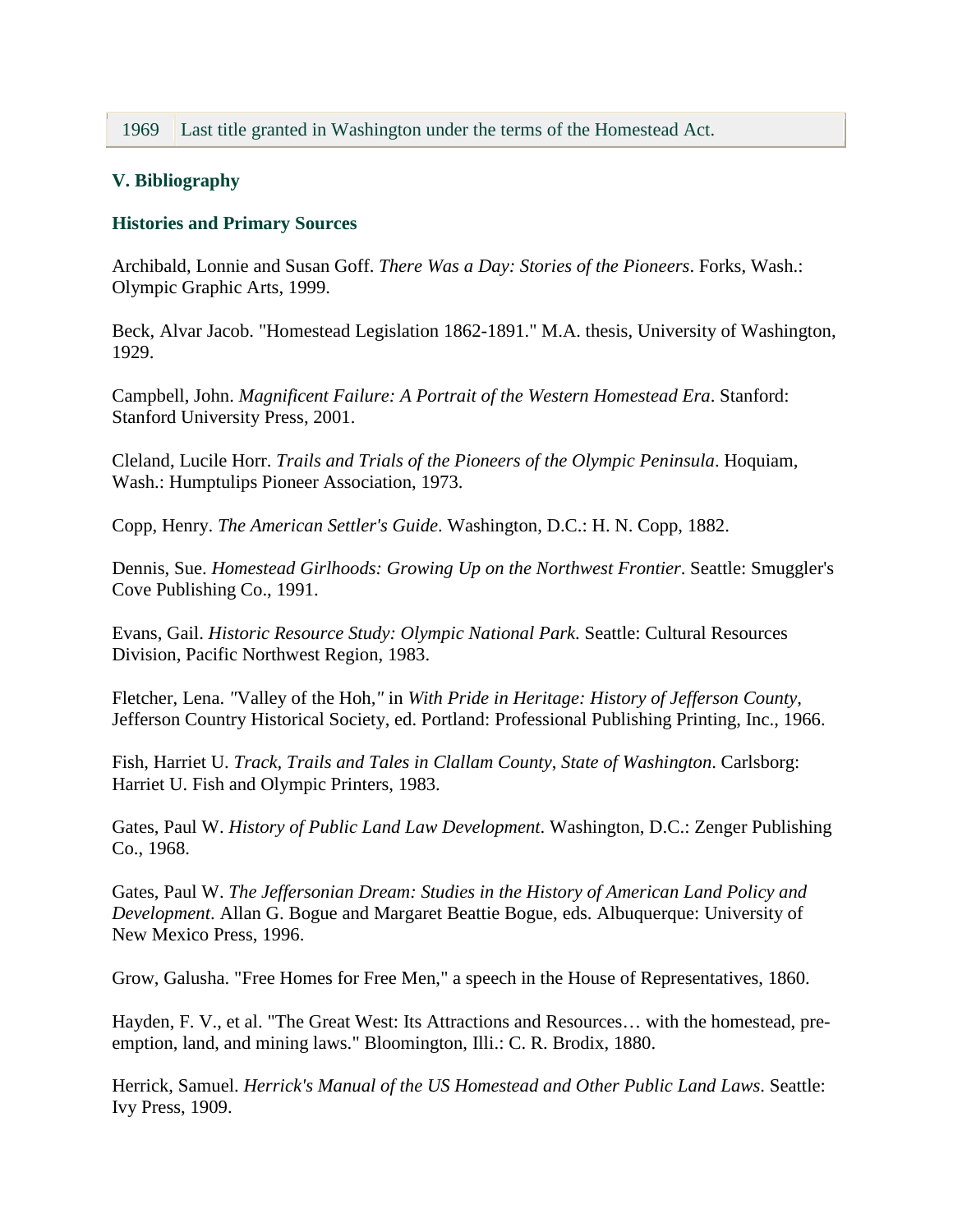Hoover, Glenn Edwin. "Rural Settlement in Western Washington." M.A. thesis, University of Washington, 1923.

Hoover, R. O. "The Public Land Policy of Washington State: The Initial Period, 1889-1912." Ph.D. diss., Washington State University, 1967.

Horton, Dexter, et al. *In Congress, The People of Washington Territory vs. The Northern Pacific Railroad Company, Claim: The Restoration of Public Lands to Settlement*. Seattle: Intelligencer Printing Office, 1887.

Jefferson County Historical Society, ed. *With Pride in Heritage: History of Jefferson County*. Portland, Oreg.: Professional Publishing Printing, Inc., 1966.

Kegley, C. B. "Washington State Grange: The Mission of the Grange. Delivered at Whidbey Island Chautauqua, Grange Day, July 26, 1910." [n.p.] Washington State Grange, 1910.

Meinig, Donald. "The Growth of Agricultural Regions in the Far West, 1859-1910," in *Journal of Geography* 54 (1955): 221-32.

Meinig, Donald. *The Shaping of America: A Geographical Perspective on 500 years of History*. 4 vols. New Haven: Yale University Press, 1986-2006.

Miller, Wallace J. *South-western Washington; Its topography, climate, resources, productions, manufacturing advantages, wealth and growth, with illustrated reviews of the principal cities and towns, and pen sketches of their representative business men. Also, biographical sketches of prominent state, county and municipal officials* . Olympia, Wash.: Pacific Publishing Company, 1890.

National Park Service, Division of Cultural Resources. *National Register Bulletin: Guidelines for Evaluating and Documenting Rural Historic Landscapes*. Washington, D.C.: U.S. Department of the Interior, 1999.

Oregon Bureau of Immigration. *The Pacific Northwest: Facts relating to the history, topography, climate, soil, agriculture, forests, fisheries, mineral lands… (Issued for the Information and Guidance of Settlers and Others).* New York, 1882.

Primack, Martin. "Land Clearing under Nineteenth Century Techniques: Some Preliminary Calculations," in *Journal of Economic History* 22 (1962), 485-96.

Ramsey, Guy Reed. *Postmarked Washington: Jefferson, Clallam and Mason Counties*. Burtonsville, Mary.: The Depot, 1978.

Robbins, William and James Foster, eds. *Land in the American West: Private Claims and the Common Good*. Seattle: University of Washington Press, 2000.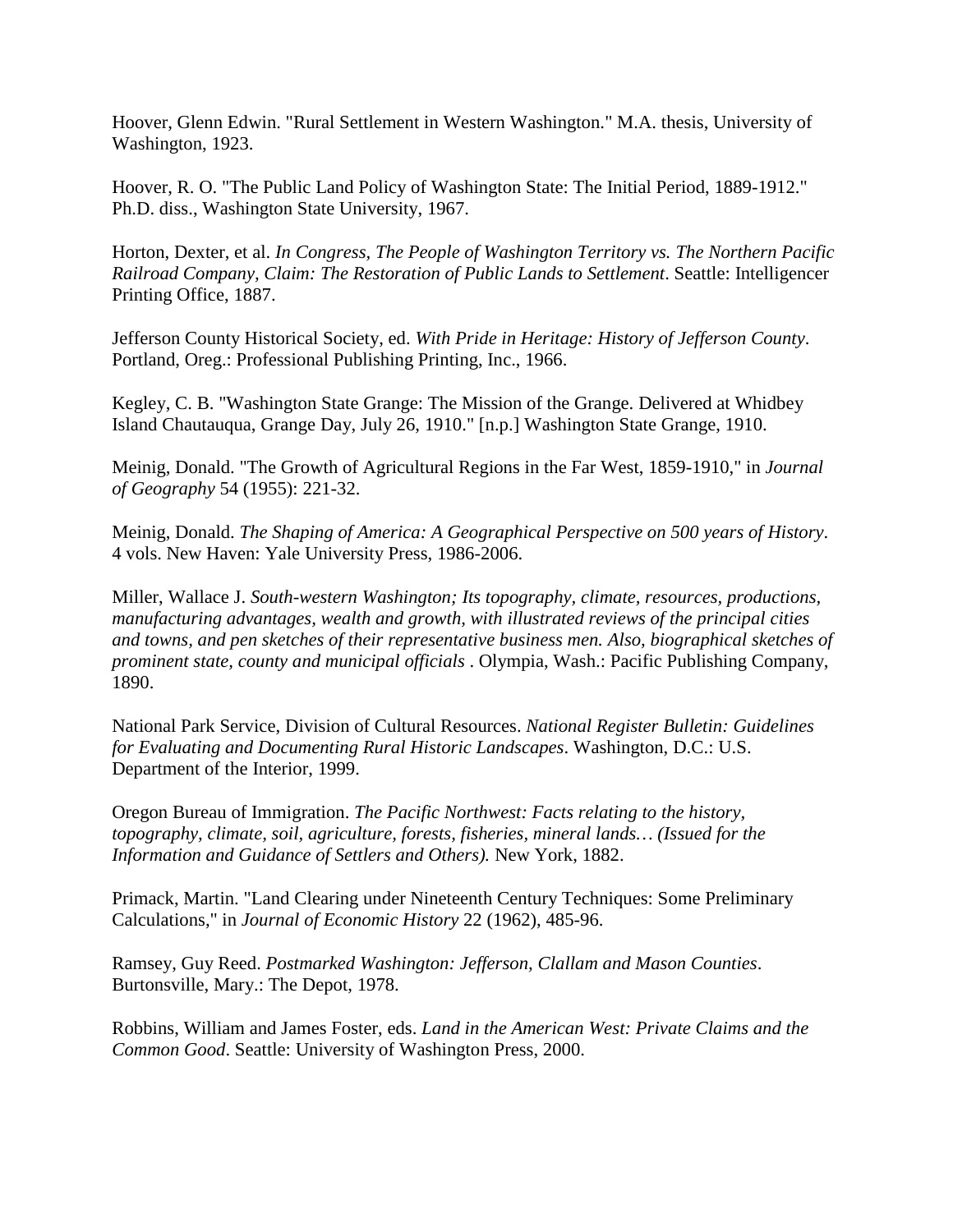Rooney, J. R. *Frontier Legacy: History of the Olympic National Forest, 1897-1960*. Seattle: Northwest Interpretive Association, 1997.

*Roose's Prairie Homestead and Kestner-Higley Homestead: A Study of Two Historic Homesteads*. Eugene: The Department of Landscape Architecture, University of Oregon, 1989.

Russell, Jervis, ed. *Jimmy Come Lately: A History of Clallam County*. Port Orchard: Publisher's Printing, 1971.

Scott, James W. and Roland L. DeLorme. *Historical Atlas of Washington*. Norman: University of Oklahoma Press, 1988.

Seattle Genealogical Society. *Washington Territory Donation Land Claims: An Abstract of Information in the Land Claim Papers of Persons who Settled in Washington Territory Before 1856*. Seattle: Seattle Genealogical Society, 1980.

Smith, LeRoy. *Pioneers of the Olympic Peninsula*. Forks, Wash.: Olympic Graphic Arts, Inc., 1971.

Stanford, Layton. *To No Privileged Class: The Rationalization of Homesteading and Rural Life in the Early Twentieth-Century American West*. Provo, Utah: Brigham Young University, 1988.

United States Forest Service, Homestead Claims Reports for Olympic National Forest U.S. National Archives.

United States Forest Service. *Suggestions and Information to Prospective Forest Homestead Applicants*. Washington, DC: US Government Printing Office, 1915.

Washington Office of the Commissioner of Public Lands. *A Report on Agricultural Uses of Washington State Grant Lands by Leo K. Couch*. Olympia, Wash.: 1956.

Washington Territory Legislative Assembly. *Memorial Praying for the Establishment of a Land Office at Spokane Falls, Washington Territory*. 1879?.

White, Richard. *Land Use, Environment and Social Change: The Shaping of Island County Washington*. Seattle: University of Washington Press, 1995.

Williams, Michael. *Americans and Their Forests*. Cambridge: Cambridge University Press, 1989.

Williams, Sally. "A Survey of Abandoned Homestead Clearings in the Queets River Valley, Olympic National Park," independent research paper, 1975.

Wilson, Bruce A. *Late Frontier: A History of Okanogan County Washington*. Okanogan, Wash.: Okanogan Historical Society, 1990.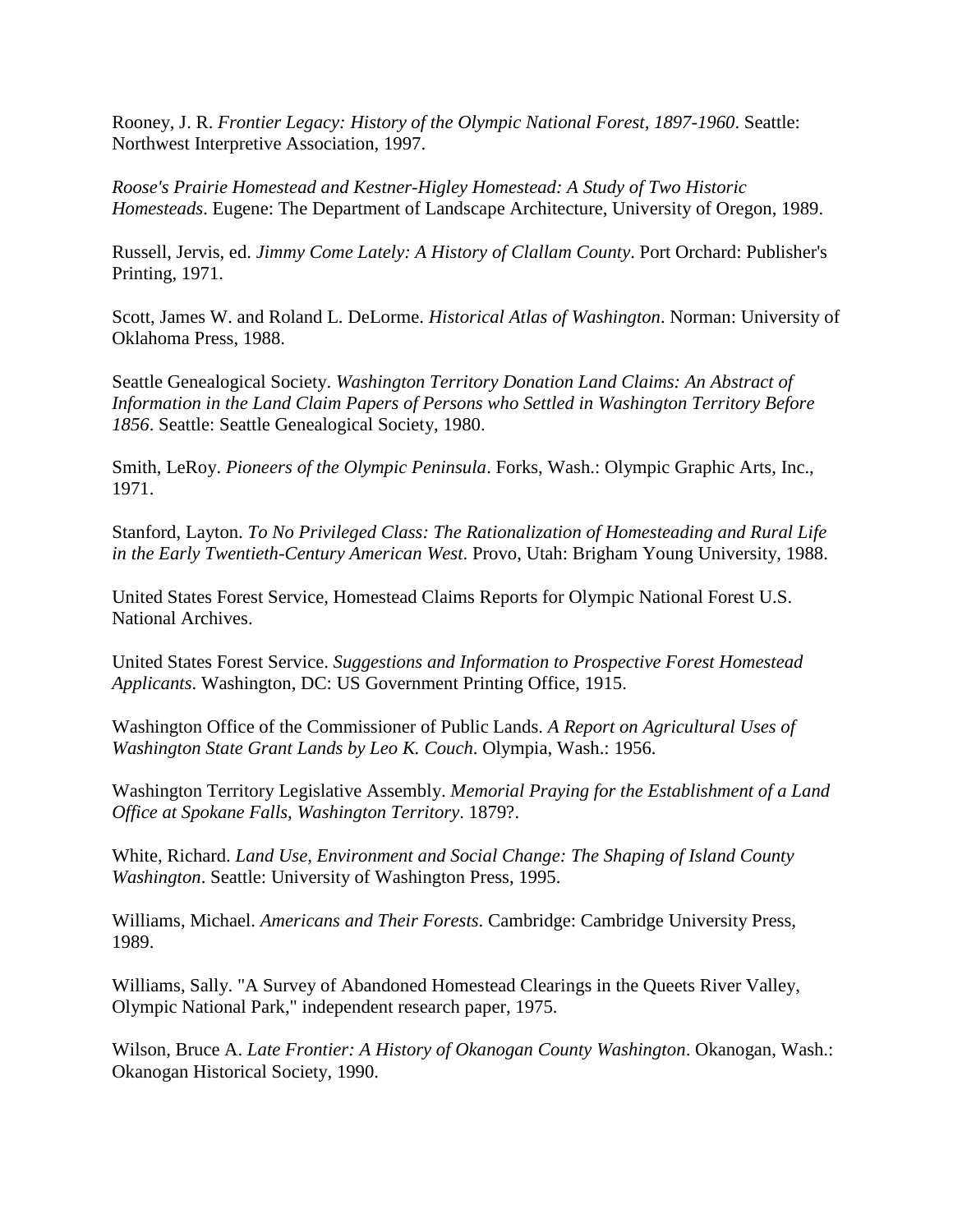Yonce, Frederick J. "Public Land Disposal in Washington." Ph.D. diss., University of Washington, 1969.

#### **Internet Resources**

National Park Service - Teaching With Historic Places [www.cr.nps.gov/nr/twhp/](http://www.cr.nps.gov/nr/twhp/)

National Park Service - Homestead National Monument of America <http://www.nps.gov/home/>

National Park Service - Ebey's Landing <http://www.nps.gov/ebla/historyculture/index.htm>

Eatonville Historic Homestead Museum [www.pioneerfarmmuseum.org](http://www.pioneerfarmmuseum.org/)

Library of Congress, American Memory - The Learning Page <http://memory.loc.gov/ammem/ndlpedu/index.html>

University of Washington Libraries Digital Collections - Washington State Pioneer Life Database <http://content.lib.washington.edu/pioneerlifeweb/>

New Horizons for Learning [http://newhorizons.org/strategies/front\\_strategies.html](http://newhorizons.org/strategies/front_strategies.html)

Bureau of Land Management, General Land Office Records - Land Patent Search [www.glorecords.blm.gov/PatentSearch/](http://www.glorecords.blm.gov/PatentSearch/)

Department of Archeology and Historic Preservation - Washington State <http://www.dahp.wa.gov/>

HistoryLink [www.HistoryLink.org](http://www.historylink.org/)

The Gilder Lehrman Institute of American History [www.gilderlehrman.org/teachers/](http://www.gilderlehrman.org/teachers/)

Public Broadcasting Service, Frontier House Homepage <http://www.pbs.org/wnet/frontierhouse/frontierlife/index.html>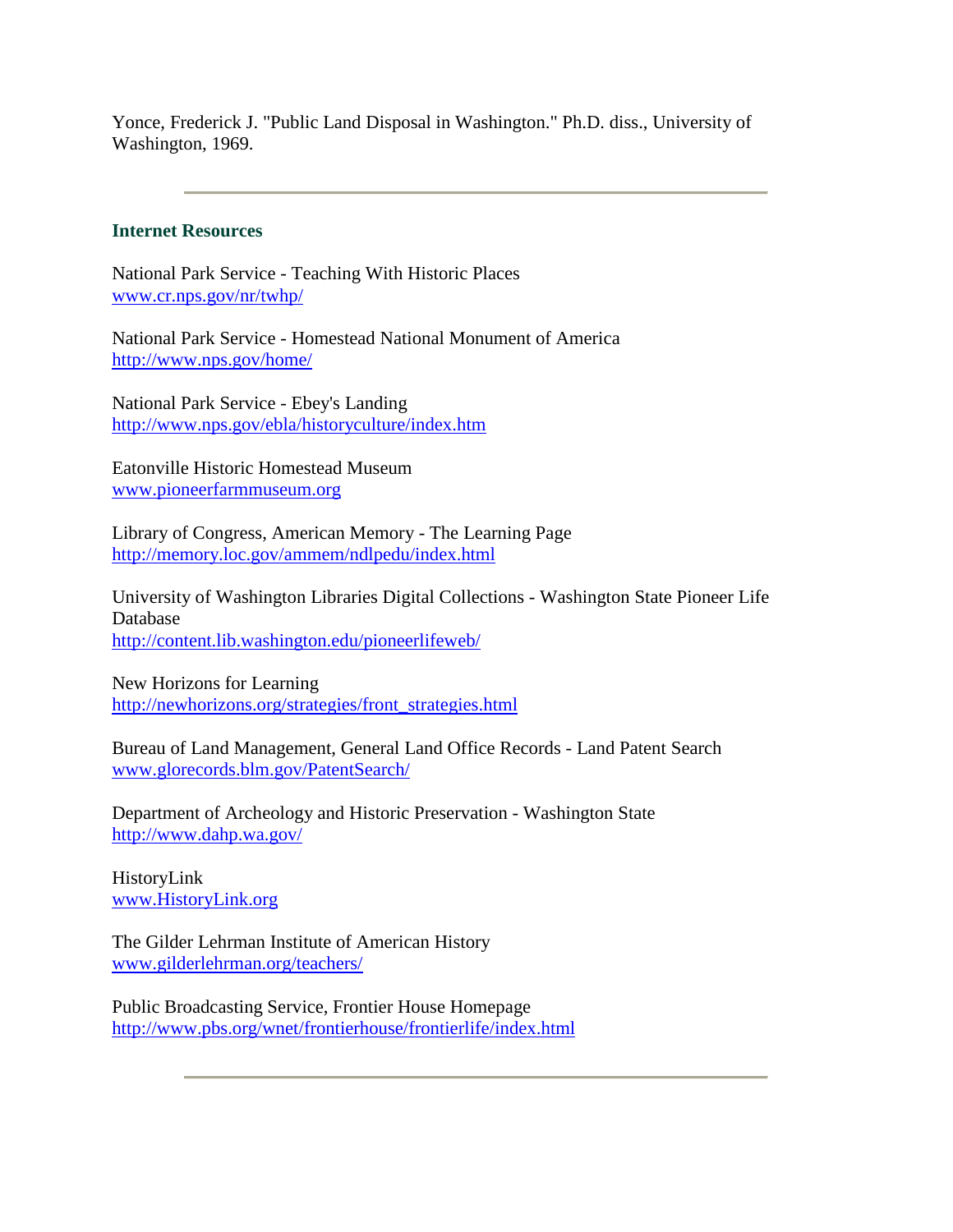#### **Videos**

PBS, *Frontier House*. Alexandria, Virg.: PBS Video, 2002.

Lonnie Archibald, *West End Pioneer History*. Forks, Wash.: Lonnie Archibald, 1995? videocassette.

Lonnie Archibald, *In Search of a Memory*. Forks, Wash.: Lonnie Archibald, Forks Lions Club, 199? - 22 videocassettes.

Women Pioneers Oregon National Historic Trail, *As The Wind Rocks the Wagon*. New York: APL Educational Video, 1990.

### **Field Trips**

Pioneer Farm Museum and Ohop Indian Village, Eatonville, Washington. <http://www.pioneerfarmmuseum.org/>

Washington State History Museum, Tacoma, Washington. <http://www.wshs.org/wshm/default.aspx>

Pomery Living History Farm, Yacoult, Washington. <http://www.pomeroyfarm.org/>

Olmstead Place State Park, east of Ellensburg, Washington. <http://www.parks.wa.gov/parks/?selectedpark=Olmstead%20Place>

Ebey's Landing, Whidbey Island, Washington. <http://www.nps.gov/ebla/historyculture/index.htm>

### **Historic Sites**

For more information, access the Washington Department of Archeology and Historic Preservation, [http://www.dahp.wa.gov/,](http://www.dahp.wa.gov/) and search by OAHP ID number

Peter Roose Homestead, Lake Ozette, Olympic National Park (OAHP ID: DT00194)

Kestner Homestead, Quinault River Valley, Olympic National Park (OAHP ID: GH00126)

Huelsdonk Homestead, 8 miles west of Hoh Ranger Station, Olympic National Park (OAHP ID: JE00079)